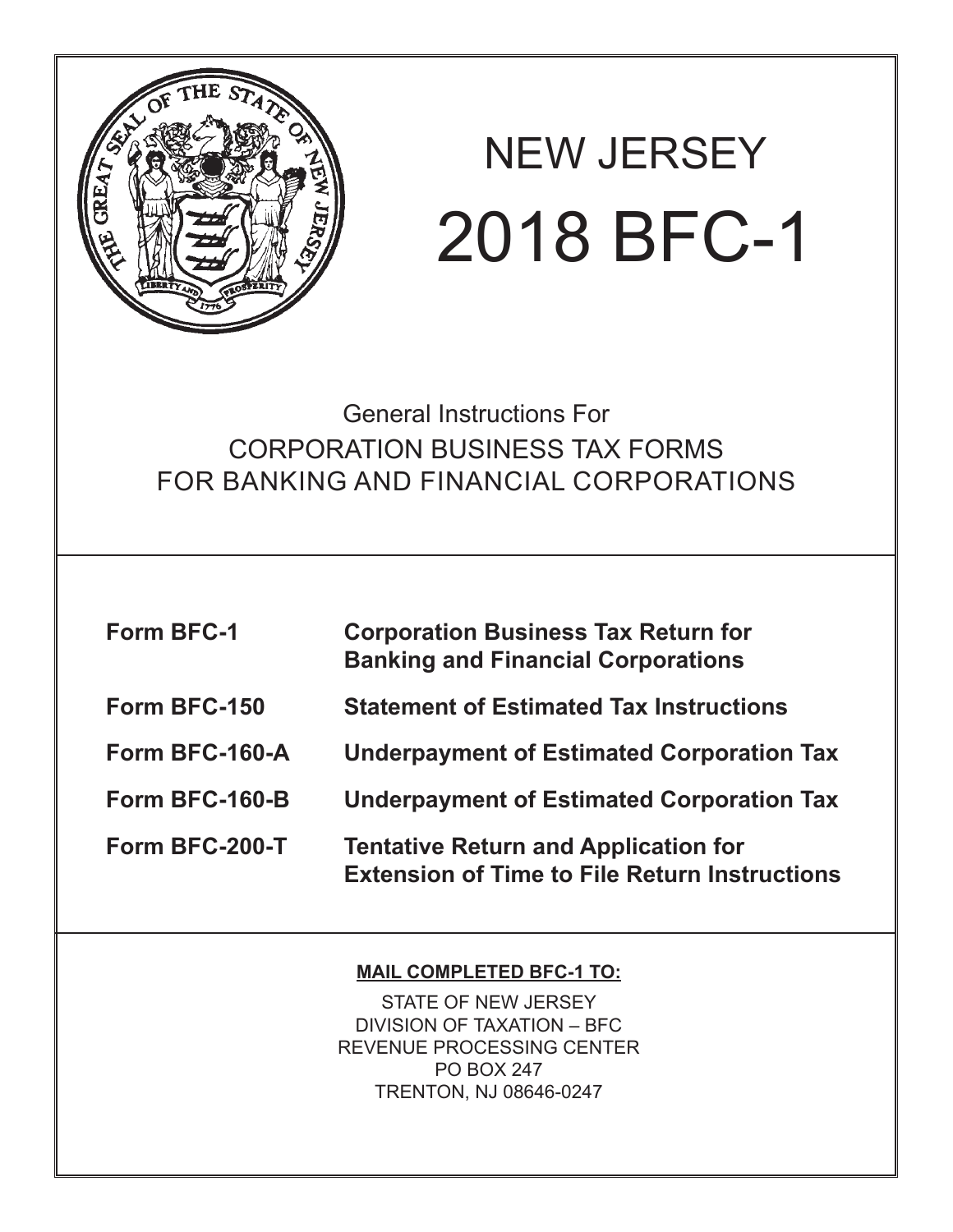#### **BFC-1 - TABLE OF CONTENTS**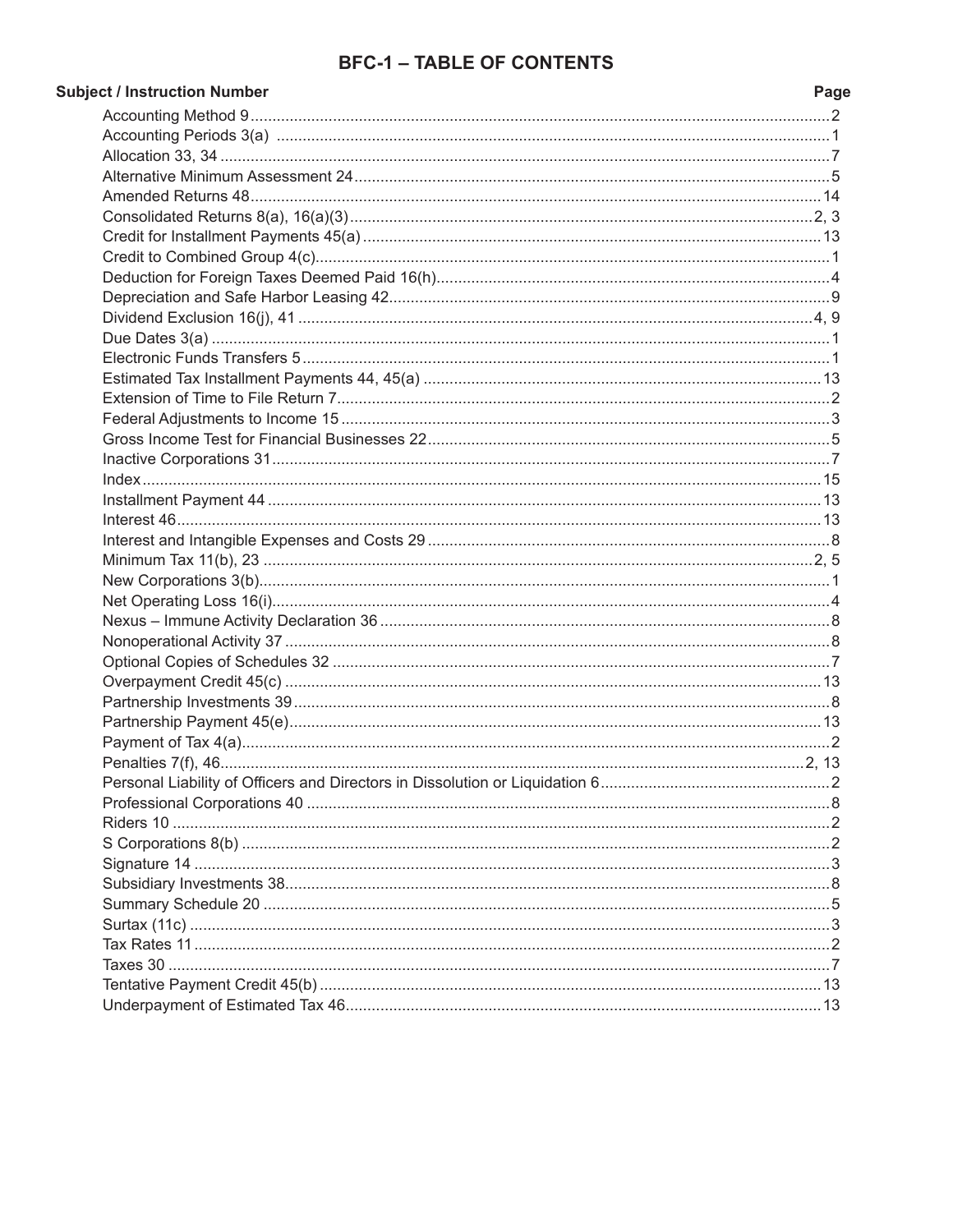## **BFC-1 STATE OF NEW JERSEY** (12/18)

### **DIVISION OF TAXATION – CORPORATION TAX INSTRUCTIONS FOR BANKING AND FINANCIAL BUSINESS TAX RETURN (Form BFC-1 – 2018)**

**Note:** These instructions are applicable only to taxpayers filing on Form BFC-1.

- **1.** Please read all instructions carefully before executing returns.
	- (a) Statutory references are to New Jersey Statutes Annotated and indicate, unless otherwise designated, the section of the Corporation Business Tax Act, as amended and supplemented, on which the instruction is based. To obtain additional information or tax forms, follow the instructions on page 15.
	- (b) Every taxpayer must insert its **FEDERAL EMPLOYER IDEN-TIFICATION NUMBER** on page 1 of the return.
	- (c) Provide the remaining information requested on the top portion of the return. The principal business activity code should be taken from the taxpayer's federal tax return. Be sure to provide the location of the corporate books as well as a contact person and telephone number.
- **2.** All schedules and questions, unless permission to omit or substitute for same is indicated on the return form, must be answered. If the answer to any item is "No" or "None," write "No" or "None." Do not merely leave the item blank**. Failure to observe this rule will render the return incomplete and the same will not be considered filed until such information has been submitted.**
- **3.** (a) **Schedule of Due Dates for Financial Corporations Only.** If the due date falls on a weekend or a legal holiday, the return and payment are due the following business day.

| If accounting<br>period ends on: | July 31 | Aug. 31 | Sept. 30 | Oct. 31 | Nov. 30  | Dec. 31 |
|----------------------------------|---------|---------|----------|---------|----------|---------|
| Due date for<br>filing is:       | Nov. 15 | Dec. 15 | Jan. 15  | Feb. 15 | Mar. 15  | Apr. 15 |
| If accounting<br>period ends on: | Jan. 31 | Feb. 28 | Mar. 31  | Apr. 30 | May 31   | June 30 |
| Due date for<br>filing is:       | May 15  | June 15 | July 15  | Aug. 15 | Sept. 15 | Oct. 15 |

**Note**: The start of the 2018 filing season was delayed due to clarifying language changes to the Corporation Business Tax statutes. Information on affected due dates is available on the Division of Taxation's website (www.state. nj.us/treasury/taxation/automaticextension.shtml).

#### **BANKING CORPORATIONS MUST REPORT ON A CALENDAR YEAR BASIS – N.J.S.A. 54:10A-34.**

Unless otherwise indicated, calendar or fiscal accounting or base year shall mean the same calendar, fiscal, or other accounting period upon which the taxpayer is required to report to the United States Treasury Department for Federal Income Tax purposes. All fiscal or accounting periods must end on the last day of the month, unless specific written authority is granted to taxpayer by the Federal Internal Revenue Service to use any other period-ending date. For taxpayers using a 52-53 week accounting year for federal income tax purposes, see N.J.A.C. 18:7-2.3.

#### (b) **NEW CORPORATIONS:**

(1) Every New Jersey Banking or Financial Corporation acquires a taxable status under the New Jersey Corporation Business Tax Act beginning on the date of its incorporation, regardless of whether it had assets or conducted any business activities.

A tax return must be filed for each fiscal period, or part thereof, beginning on the date of incorporation in New Jersey. No return may cover a period exceeding twelve (12) months, even by a day. The appropriate due dates will be found in the schedule of due dates shown in paragraph (a) above.

A newly chartered banking corporation or a newly authorized foreign financial corporation that did not commence doing business in New Jersey during the period covered by its first return must file Form CBT-100 as a regular corporation. All others must file returns on Form BFC-1.

- (2) Every corporation that elects to be a New Jersey S corporation must file a "New Jersey S Corporation or New Jersey QSSS Election" (Form CBT-2553) within one calendar month subsequent to the federal S corporation filing requirement.
- (3) Every corporation which incorporates, qualifies, or otherwise acquires a taxable status in New Jersey and which has adopted a fiscal year other than December 31, shall advise the Division of Taxation promptly of the date of such accounting period. If no such advice is received on or before April 15, 2019, the taxpayer will be deemed "delinquent" if no return is filed on or before April 15, 2019.
- **4.** (a) **PAYMENT OF TAX:** Make remittance payable to "State of New Jersey – BFC" and forward with return to Division of Taxation – BFC, Revenue Processing Center, PO Box 247, Trenton, NJ 08646-0247. MAKE OUT A SEPARATE REMIT-TANCE FOR EACH RETURN. Do not remit the tax for two or more returns in one check. To make payments electronically, go to the Division of Taxation's website www.nj.gov/treasury/ taxation and select "Make a Payment."
	- (b) All corporations are required to make installment payments of estimated tax. Generally, these payments are remitted with Form BFC-150. Payments can also be remitted electronically from Corporation Business Tax Online Services and Payment Services at www.nj.gov/treasury/taxation/online.shtml. Refer to instruction 45 for further information.
	- (c) If requested on the return, an overpayment of tax by a corporation will only be credited to a combined group of which the corporation is a member.
- $-1 -$ **5. ELECTRONIC FUNDS TRANSFERS:** Taxpayers with a prior year liability of \$10,000 or more in any tax are required to make all tax payments using Electronic Funds Transfer (EFT). For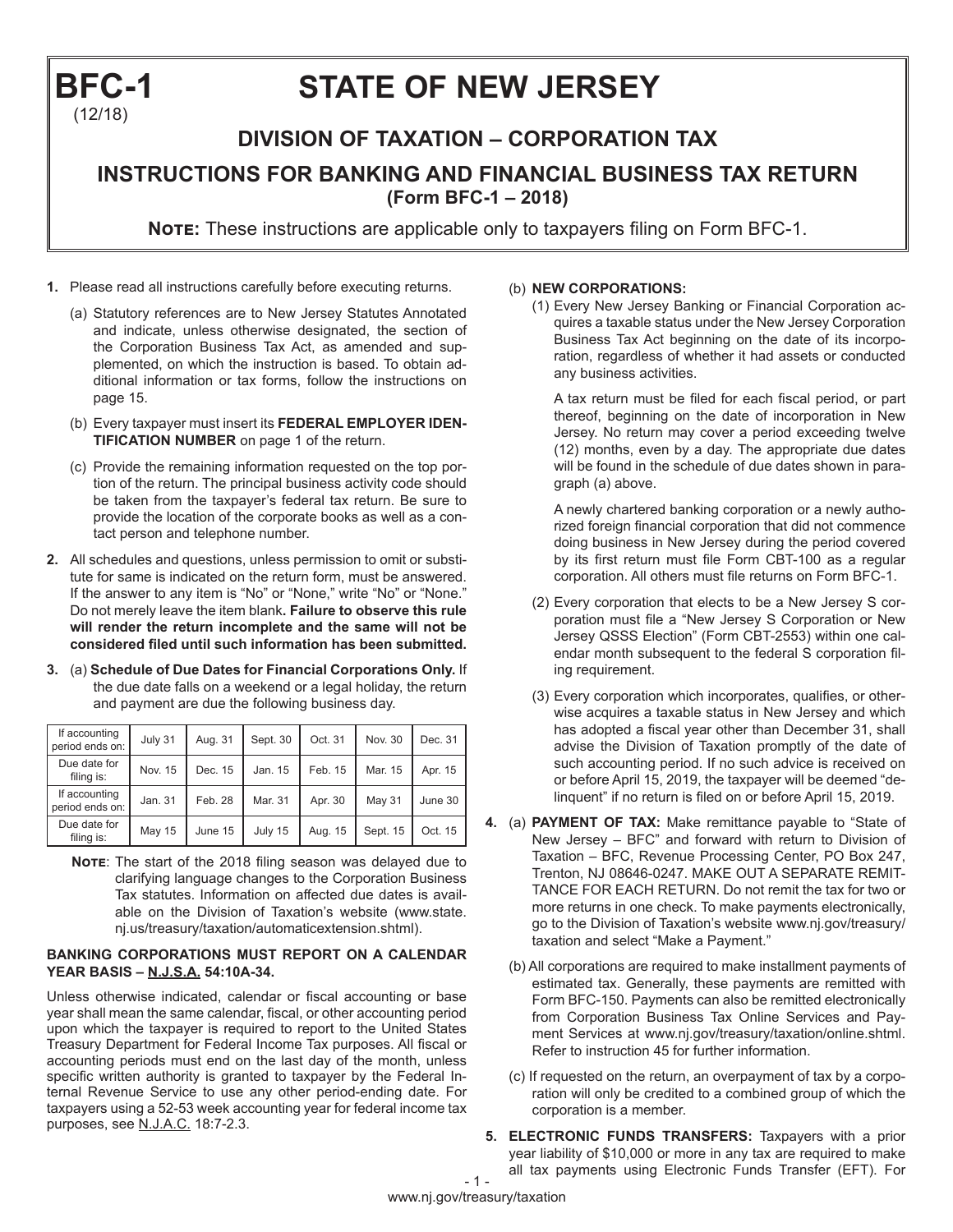information or to enroll in the program, visit the Division of Revenue and Enterprise Services' website at www.nj.gov/treasury/ revenue/eft1.shtml, call 609-984-9830, fax 609-292-1777,or write to New Jersey Division of Revenue and Enterprise Services, EFT Section, PO Box 191, Trenton, NJ 08646-0191.

**6. PERSONAL LIABILITY OF OFFICERS AND DIRECTORS:** Any officer or director of any corporation who shall distribute or cause to be distributed any assets in dissolution or liquidation to the stockholders without having first paid all corporation franchise taxes, fees, penalties, and interest imposed upon said corporation, in accordance with N.J.S.A. 14A:6-12, N.J.S.A. 54:50-18 and other applicable provisions of law, shall be personally liable for said unpaid taxes, fees, penalties, and interest. Compliance with N.J.S.A. 54:50-13 is also required in the case of certain mergers, consolidations, and dissolutions.

#### **7. EXTENSION OF TIME TO FILE RETURN/INSTRUCTIONS FOR FORM BFC-200-T:**

(a) AUTOMATIC EXTENSION: If a tentative return, Form BFC-200-T, and tax payment are timely and properly filed, it is the policy of the Division of Taxation to grant an extension of no more than five (5) months for filing the BFC-1.

The return must include the computation of tax liabilities on lines 1 and 2, and, if applicable, the Key Corporation AMA payment on line 3 and the Tentative Professional Fees on lines 4 and 5. Submit the completed BFC-200-T with payment of the total amount due as reflected on line 8. The tentative return must be postmarked on or before the original due date of the tax return.

- (b) Request for extension of time for filing a return must be signed by an officer of the corporation, an accountant authorized to prepare this return, or any duly authorized agent of the taxpayer. Tax preparers who fail to sign the return and provide their assigned tax identification number shall be liable for a \$25 penalty for each failure. If the tax preparer is not self-employed, the name of the tax preparer's employer and the employer's tax identification number should also be provided.
- (c) Where a request for extension is duly made, it will be granted by the Division. Approved extensions will not be confirmed in writing.
- (d) MINIMUM TAX: See instruction 11(b).
- (e) INSTALLMENT PAYMENT: Any taxpayer with a tax liability of \$500 on line 1, may make a payment of 50% of line 1 in lieu of making the installment payments otherwise required. Taxpayers that report a tax liability greater than \$500 on line 1 should not make an entry on line 2 and are required to make installment payments as indicated in instruction 45. Any taxpayer with Professional Corporation Fee liabilities at line 5 must pay an installment payment of 50% of line 5.

#### (f) **PENALTIES AND INTEREST**

- (1) Interest The interest rate assessed on outstanding tax balances is Prime Rate plus 3%. For information on how it is calculate or to find the rate, visit www.nj.gov/treasury/ taxation/interest.shtml.
- (2) Insufficiency Penalty If the amount paid with the Tentative Return, Form BFC-200-T, is less than 90% of the tax liability computed on Form BFC-1, or in the case of a taxpayer whose preceding return covered a full 12 month period, is less than the amount of the tax computed at the rates applicable to the current accounting year, but on the basis of the facts shown and the law applicable

to the preceding accounting year, the taxpayer may be liable for a penalty of 5% per month or fraction thereof not to exceed 25% of the amount of underpayment from the original due date to the date of actual payment.

- **8.** (a) **CONSOLIDATED RETURNS NOT PERMITTED:** For tax years ending on or before July 30, 2019, a corporation that is included in a consolidated federal income tax return must complete all schedules on its own separate basis, and attach to its return, a copy of the Affiliations Schedule, Form 851, that it filed with U.S. Form 1120 for federal income tax purposes. For tax years ending on and after July 31, 2019, combined returns will either be mandatory or permitted.
	- (b) **FEDERAL S CORPORATIONS:** Federal S Corporations that have not elected to be New Jersey S Corporations must complete this return as though no election had been made under Section 1362 of the Internal Revenue Code. A copy of Form 1120S as filed must be submitted. New Jersey S Corporations must file the New Jersey S Corporation Business Tax Return, CBT-100S.
- **9. ACCOUNTING METHOD:** The return must be completed using the same basis, cash, accrual, or other basis that was employed in the taxpayer's federal income tax return.
- **10. RIDERS:** If space is insufficient, attach riders in the same form as the original printed sheets. Write only on one side of sheet.

#### **11. TAX RATES:**

(a) For taxpayers with Entire Net Income (page 1, line 1 and line 4(b) plus the amount from Schedule A-6, line 11) greater than \$100,000, the tax rate is 9% (.09) on adjusted entire net income or such portion thereof as may be allocable to New Jersey.

For taxpayers with Entire Net Income (page 1, line 1 and line 4(b) plus the amount from Schedule A-6, line 11) greater than \$50,000 and less than or equal to \$100,000, the tax rate is 7.5% (.075) on adjusted entire net income or such portion thereof as may be allocable to New Jersey. Tax periods of less than 12 months qualify for the 7.5% rate if the prorated entire net income does not exceed \$8,333 per month.

For taxpayers with Entire Net Income (page 1, line 1 and line 4(b) plus the amount from Schedule A-6, line 11) of \$50,000 or less, the tax rate is 6.5% (.065) on adjusted net income or such portion thereof as may be allocable to New Jersey. Tax periods of less than 12 months qualify for the 6.5% rate if the prorated entire net income does not exceed \$4,166 per month.

(b) **MINIMUM TAX:** The minimum tax is assessed based on the New Jersey Gross Receipts as follows:

| New Jersey Gross Receipts                   | Minimum Tax |
|---------------------------------------------|-------------|
| Less than \$100,000                         | \$500       |
| \$100,000 or more but less than \$250,000   | \$750       |
| \$250,000 or more but less than \$500,000   | \$1,000     |
| \$500,000 or more but less than \$1,000,000 | \$1,500     |
| \$1,000,000 or more                         | \$2,000     |

If a taxpayer is a member of an affiliated or controlled group (as per sections 1504 or 1563 of the Internal Revenue Code of 1986) that has a total payroll of \$5,000,000 or more for the tax year, the minimum tax is \$2,000. Tax periods of less than 12 months are subject to the higher minimum tax if the prorated total payroll exceeds \$416,667 per month. Total payroll refers to the total payroll of the affiliated group rather than the total New Jersey payroll of a single corporation. Taxpayers that are members of an affiliated or controlled group must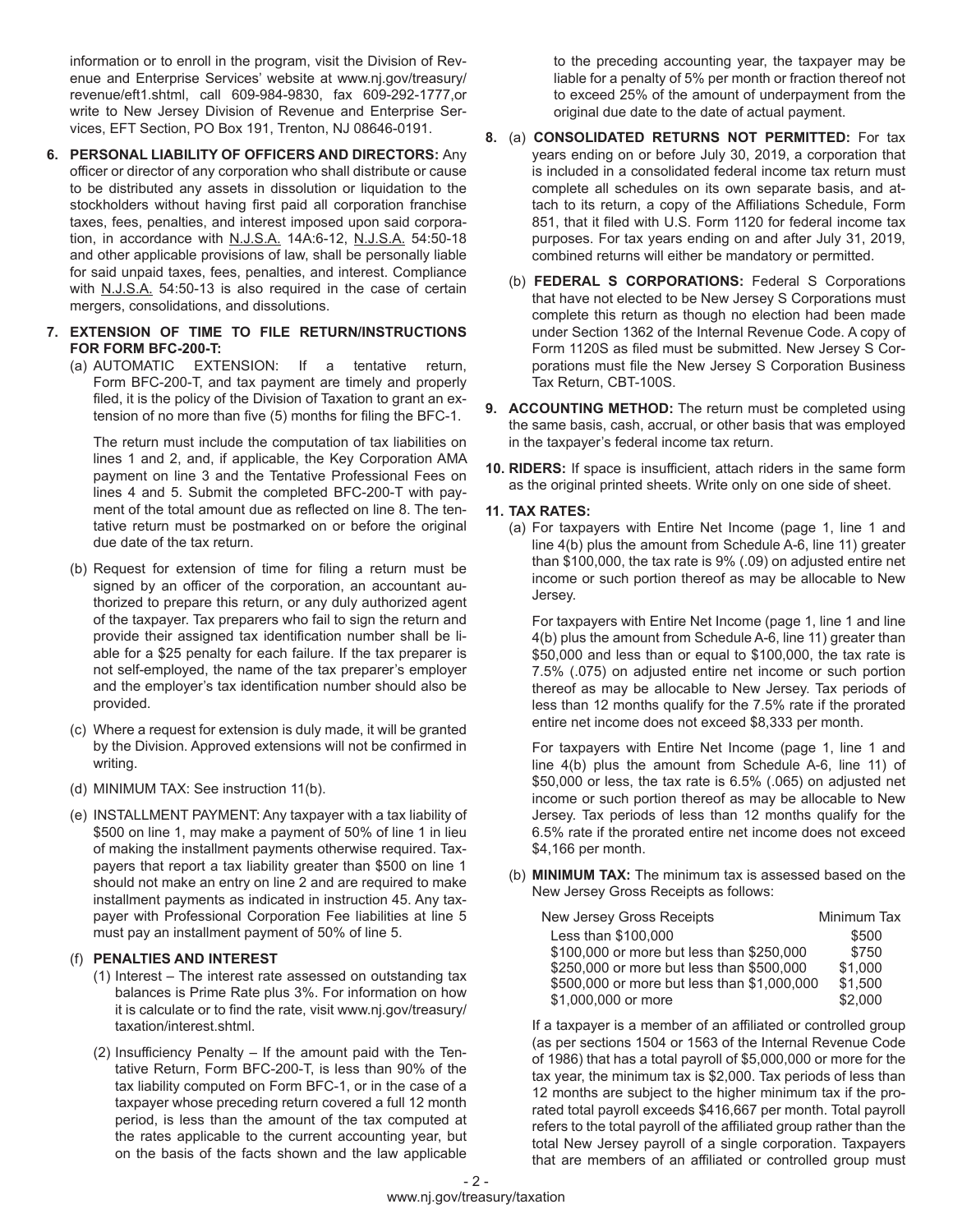submit a schedule of payroll per member and a copy of the taxpayer's Federal Affiliations Schedule, Form 851, with the return. Refer to Schedule A-GR for the determination of New Jersey gross receipts.

#### **The minimum tax cannot be prorated. Zero (0) returns are not permitted.**

(c) **SURTAX:** Every business entity that is subject to the corporation business tax is also subject to the surtax if the business entity has an **allocated taxable net income** in excess of \$1,000,000 or more, (i.e., if line 3c of page 1, Form BFC-1 is more than \$1,000,000). The surtax is imposed on the allocated taxable net income for tax years beginning on or after January 1, 2018. Public utilities and New Jersey S corporations (as defined in N.J.S.A. 54:10A-4(q) and N.J.S.A. 54:10A-4(p), respectively) are exempt from the surtax. The surtax rate is 2.5%. See [Surtax](https://www.nj.gov/treasury/taxation/cbt/surtax.shtml) for more information.

**I.R.C. §965 dividends are not subject to the surtax.** If line 3c of page 1, Form BFC-1 includes §965 dividends that are excluded for purposes of computing the surtax, attach a rider detailing the information.

- **12. WHO MAY BE SUBJECT TO TAX:** Any domestic or foreign corporation, joint-stock company or association, and any business conducted by a trustee or trustees wherein interest or ownership is evidenced by a certificate of interest or ownership or similar written instrument is subject to tax. This includes limited partnership associations organized pursuant to N.J.S.A. 42:3-1 et seq. and foreign limited partnership associations. No new limited partnership associations shall be formed in New Jersey after September 21, 1988. In general, limited liability companies are required to file for New Jersey purposes in the same manner that they report for federal purposes.
- **13. CORPORATIONS REQUIRED TO FILE THIS RETURN:** Every corporation existing under the laws of the State of New Jersey, and every foreign corporation that (1) holds a general Certificate of Authority to do business in this State issued by the Secretary of State; or (2) holds a certificate, license or other authorization issued by any other State department or agency, authorizing the company to engage in corporate activity within this State; or (3) derives income in this State; or (4) employs or owns capital within this State; or (5) employs or owns property in this State; or (6) maintains an office in this State, who, in addition, qualifies as one of the following: (a) a banking corporation defined at N.J.S.A. 54:10A-36, or (b) a financial corporation defined at N.J.A.C. 18:7-1.16. Taxpayer must complete Schedule A-7 and submit it attached to the BFC-1. See instruction 22. A foreign corporation that is a partner of a New Jersey partnership is deemed doing business in the State and should file a return.
- **14. SIGNATURE:** Each return must be signed by an officer of the corporation authorized to act to the effect that the statements contained therein are true. The fact that an individual's name is signed on the return shall be prima facie evidence that such individual is authorized to sign the return on behalf of the corporation. Tax preparers who fail to sign the return or provide their assigned tax identification number shall be liable for a \$25 penalty for each such failure. If the tax preparer is not self-employed, the name of the tax preparer's employer and the employer's tax identification number should also be provided. In the case of a corporation in liquidation or in the hands of a receiver or trustee,

certification shall be made by the person responsible for the conduct of the affairs of such corporation.

**15. FINAL DETERMINATION OF NET INCOME BY FEDERAL GOVERNMENT:** Any change made by the Internal Revenue Service that is attributable to the net income of the taxpayer corporation, whether the change is made on examination of Corporation Income Tax Return Form 1120, Form 1120S, or any other form used for reporting income for federal tax purposes or any stockholder's return in which the taxpayer's net income or any portion thereof is reported, is required to be reported to the Division on an amended return within ninety (90) days. Refer to instruction 48.

**FEDERAL/STATE TAX AGREEMENT:** The New Jersey Division of Taxation and the Internal Revenue Service have entered into a Federal/State agreement for the mutual exchange of tax information to verify the accuracy and consistency of information reported on federal and New Jersey tax returns.

- **16. SCHEDULE A COMPUTATION OF ENTIRE NET INCOME: Every taxpayer must complete this schedule on the form provided.** Federal S corporations must also submit a copy of the corresponding federal income tax return. For New Jersey tax purposes, each such corporation will be taxed on the basis of its entire net income in the same manner and to the same extent as if no federal income tax election were permissible or had been made. Refer to instruction 8.
	- (a) (1) **GENERAL:** If the corporation has filed a federal income tax return on its own separate basis, the figures shown at lines 1 to 28 must be the same as lines 1 to 28 on page 1, U.S. Federal Income Tax Return, Form 1120.
		- (2) If the corporation has not filed a separate federal income tax return, or If the figures shown at lines 1 to 28 are not the same as lines 1 to 28 respectively, on page 1 of the federal income tax return, taxpayer must explain and reconcile the differences on a rider.
		- (3) **CONSOLIDATED RETURNS ARE NOT PERMITTED:** For tax years ending on or before July 30, 2019, a corporation that is included in a consolidated federal income tax return must complete lines 1 to 39 on its own separate basis without consolidation with any other corporation. Refer to instruction 8(a).
		- (4) For tax years ending on and after July 31, 2019, combined returns are either mandatory or permitted.
		- (5) Internal Revenue Code section 199 was repealed for tax years beginning on and after January 1, 2018. A taxpayer is not allowed an I.R.C. §199 deduction for New Jersey corporation business tax purposes for tax years beginning on and after January 1, 2018. When completing line 25, Schedule A for the 2018 BFC-1 return, if the taxpayer's tax year began before January 1, 2018, the taxpayer may be able to deduct the allowable amounts of the I.R.C. §199 deduction as permitted under the Corporation Business Tax Act.
			- **NOTE:**Internal Revenue Code section 199A was enacted as a replacement for Internal Revenue Code section 199, effective for tax years beginning on and after January 1, 2018, and applicable to individual shareholders. New Jersey has decoupled from Internal Revenue Code section 199A, for New Jersey corporation business tax purposes. Therefore, amounts that were deducted for federal purposes must be added back. Add back the amounts on line 33(b), and if applicable attach a rider.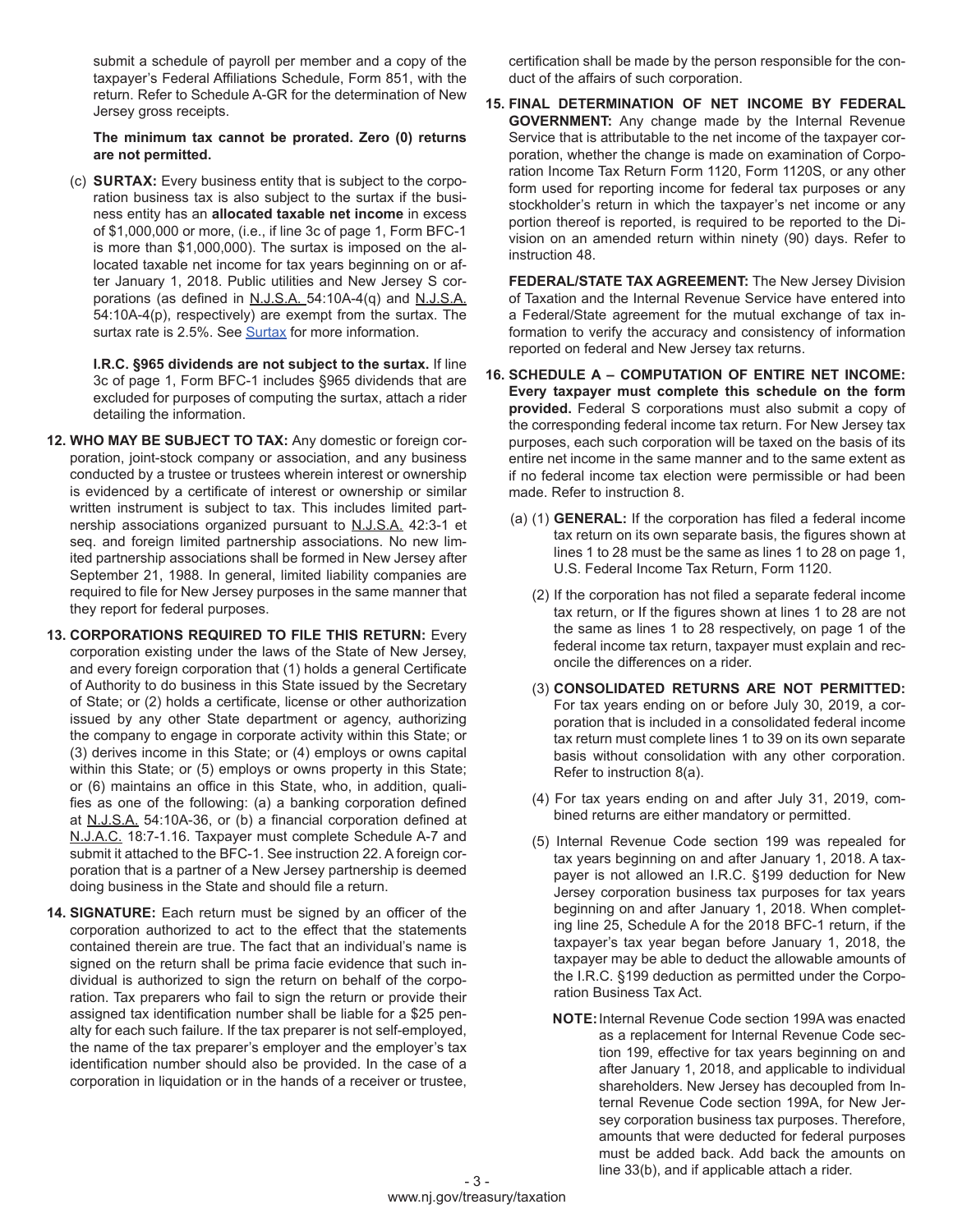- (6) For tax years beginning on and after January 1, 2018, I.R.C. §951A and I.R.C. §250(b) amounts included in income for federal purposes must be included for New Jersey purposes. Include these amounts on Schedule A, lines 10a and/or 10b, respectively. There is an equivalent deduction allowable for New Jersey purposes in the amount of the deduction allowable and taken for federal under I.R.C. §250(a). In completing Schedule A, a taxpayer must include the gross amounts of the income reported for federal purposes pursuant to I.R.C. §951A and I.R.C. §250. A deduction is allowed based on the same amounts of the deductions that were taken and allowed for federal purposes. See Schedule A-6 (instruction 17) for more information. Enclose a copy of federal Schedule 8992 and Schedule 8993 that was completed and submitted with federal Form 1120.
- **Note**: I.R.C. §951A and I.R.C. §250(b) are not dividends nor are they deemed dividends; they are their own category of income.
	- (7) For tax years beginning on and after January 1, 2017, the Internal Revenue Code §965 net amounts reported for Federal purposes must be reported on line 33(b). The I.R.C. §965(a) amounts must be included on Schedule P and Schedule R and Schedule RT, if applicable, and included accordingly on line 37, Schedule A. The I.R.C. §965(c) deduction and any federally exempt I.R.C. §965 amounts must be added back on line 33(e). Include a copy of the I.R.C. 965 Repatriation Tax Schedule filed with your federal return.
- (b) **Lines 8 and 9:** Add a rider or schedules showing the same information shown on Federal Form 1120, schedule D, and/ or Form 4797. Gains and losses resulting from the disposition of property where a Section 179 expense deduction was passed through to S Corp shareholders are not reported on Federal Form 4797, and should be reported on Schedule A, line 10c. If a sale of shares of stock or partnership interest resulted in a taxable transfer of a controlling interest in certain commercial real property under N.J.S.A. 54:15C-1, indicate on a rider.
- (c) **Line 28:** This line must agree with line 28, page 1 of the taxpayer's unconsolidated Federal Form 1120 or 1120-A, whichever is applicable.
- (d) **Line 29:** Include any interest income that was not taxable for federal income tax purposes, and was not included in total income reported on line 28, Schedule A.
- (e) **Line 30:** Enter the total amount of interest deducted on Schedule A that was paid to related members and reported on Schedule G, Part I.
- (f) **Line 31:** Enter the total taxes paid or accrued to the United States, a possession or territory of the United States, a state, a political subdivision thereof, or the District of Columbia, or to any foreign country, state, province, territory or subdivisions thereof, on or measured by profits or income, business presence or business activity, including any foreign withholding tax, or any sales and use tax paid by a utility vendor, taken as a deduction in Schedule A and reflected in line 28. Refer to instruction 30.
- (g) **Line 32:** Enter the depreciation and other adjustments from Schedule S. Refer to instruction 42.
- $-$  4  $-$ (h) **Line 33(a): DEDUCTION FOR FOREIGN TAXES DEEMED PAID:** The portion of any IRS Section 78 gross-up included in dividend income on line 4, Schedule A that is not excluded

from entire net income on line 37, may be treated as deduction. Attach a copy of Federal Foreign Tax Credit Form 1118.

**Line 33(b):** Report amounts of (1) adjustments not otherwise specifically provided for, (2) gross income, less deductions and expenses in connection therewith, from sources outside the United States, not included in federal taxable income, (3) the add back of any deductions for research and experimental expenditures, to the extent that those research and experimental expenditures are qualified research expenses or basic research payments for which an amount of credit is claimed pursuant to section 1 of P.L.1993,c.175 (C.54:10A-5.24) unless those research and experimental expenditures are also used to compute a federal credit claimed pursuant to section 41 of the federal Internal Revenue Code of 1986, 26 U.S.C. s.41, and (4) federal Sections 199 and 199A deductions. Attach separate riders explaining fully such items. **For tax years beginning on and after January 1, 2017, the Internal Revenue Code §965 net amounts reported for federal purposes must be reported on line 33(b).** 

Line 33(c): Enter the net effect of the elimination of nonoperational activity or non-unitary partnership income and expenses from Schedule O, Part I, line 36.

**Line 33(d):** Enter the total amount of interest and intangible expenses and costs deducted on Schedule A that was paid to related members and reported on Schedule G, Part II.

**Line 33(e):** Add back any federally exempt I.R.C. §965 amounts and any I.R.C. §965(c) deductions taken for federal purposes.

**Line 33(f):** See Schedule A-6 (instruction 17).

**Line 33(g):** For tax years beginning on and after January 1, 2018, all income that was exempt for federal income tax purposes under any provision of the Internal Revenue Code or any federal law must be added back. If such amounts were not added back on any other line of Schedule A, include such amounts on line 33(g) and include a rider detailing such amounts and such provisions of the Internal Revenue Code.

- (i) **Line 35:** A net operating loss for a tax year may be carried forward as a net operating loss deduction to a succeeding year. A net operating loss is the excess of allowable deductions over gross income used in computing entire net income. Neither a net operating loss deduction nor the dividend exclusion is an allowable deduction in computing a net operating loss. The statute authorizes a carryover of the deduction for seven years. For losses occurring for any tax year ending after June 30, 2009, the net operating loss carryover shall be twenty years. Net operating losses must be detailed on Form 500, which is available separately. In addition, if the return is for a full twelve-month tax year that begins on or after August 1, 2018, and ends on or after July 31, 2019, the taxpayer must complete Worksheet 500-P, which is used to calculate the converted unexpired unused net operating losses for future use. To obtain these forms and related information, refer to the index on page 15.
- (j) **Line 37:** Dividends from all sources must be included in Schedule A. However, an exclusion from entire net income for certain dividend income may be taken as indicated in Schedule R or Schedule PT, if applicable. Taxpayer may not include money market fund income or REIT dividends as part of the dividend exclusion. The amount of the dividend exclusion allowed to be taken as a deduction is limited to the amount of income reported on line 36 of Schedule A for that tax year.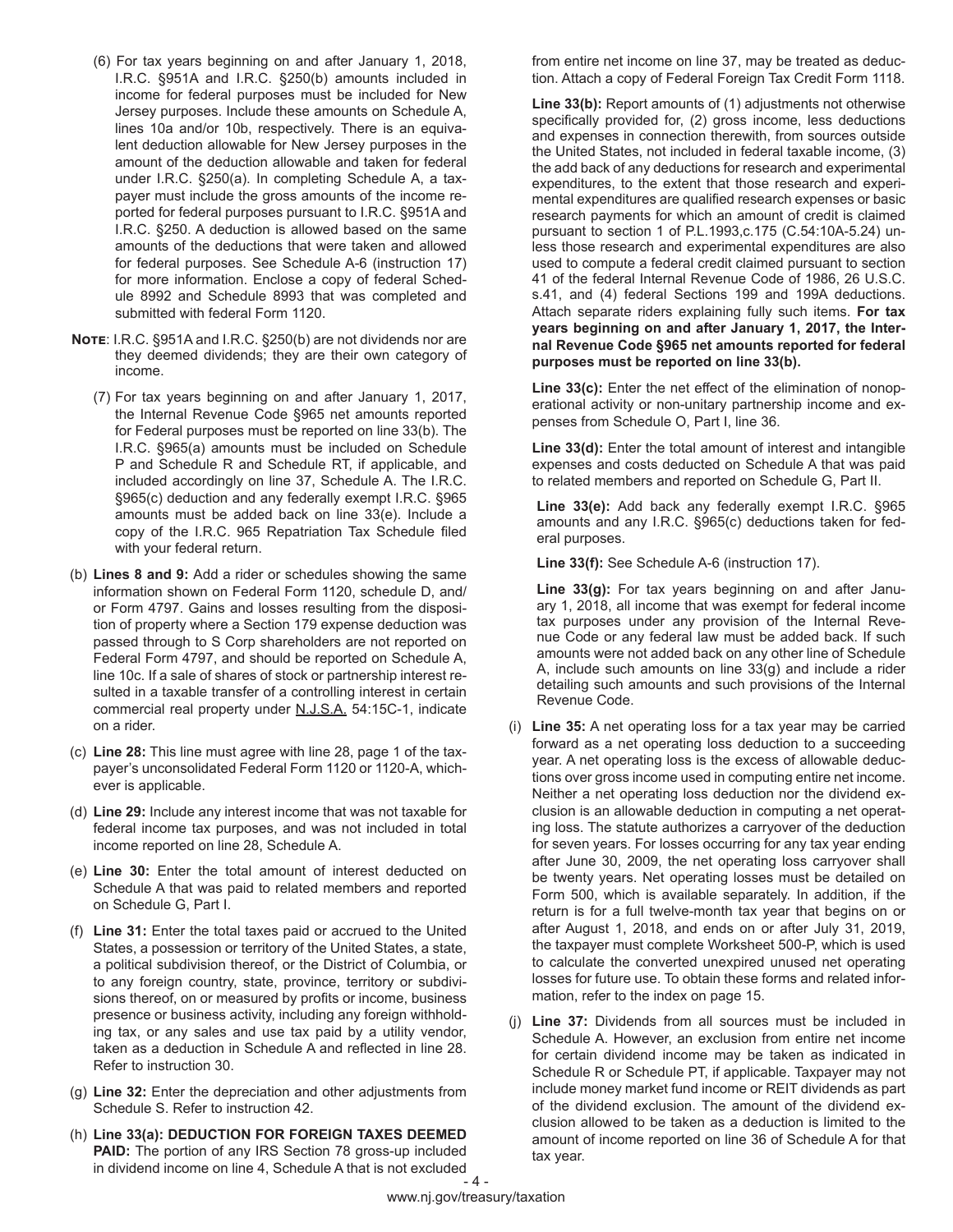(k) **Line 38a:** INTERNATIONAL BANKING FACILITY-ELIGIBLE NET INCOME MAY BE EXCLUDED FROM ENTIRE NET IN-COME: Effective January 5, 1984, a banking corporation that is operating as an International Banking Facility may exclude the eligible net income of the I.B.F. from its entire net income. Rules detailing the specific treatment have been published.

**Line 38b:** Subtract the amount calculated on Schedule A-6, line 7.

- **Note:** I.R.C. §951A and I.R.C. §250(b) are not dividends nor are they deemed dividends; they are their own category of income.
- (l) **RIGHT OF DIRECTOR TO CORRECT DISTORTIONS OF NET INCOME:** The Director is authorized to adjust and redetermine items of gross receipts and expenses as may be necessary to make a fair and reasonable determination of tax payable under the Corporation Business Tax Act. For details regarding the conditions under which this authority may be exercised, refer to regulation N.J.A.C. 18:7-5.10.
- **17. SCHEDULE A-6 IRC Section 250 Deduction GILTI and FDII:**  For tax years beginning on and after January 1, 2018, a taxpayer that included the Internal Revenue Code section 951A (GILTI) and/or section 250(b) (FDII) amounts in entire net income is allowed the full deduction of amounts that were allowable and for which the taxpayer had taken for federal purposes under Internal Revenue Code Section 250(a). However, a portion of the deduction will not be allowed to the extent the corresponding GILTI and FDII amounts are excluded or exempted from entire net income under any provision of the Corporation Business Tax Act. Complete Schedule A-6 to calculate the allocated net GILTI and net FDII amounts to report. Taxpayers will need information from the U.S. Bureau of Economic Analysis (www.bea.gov) to calculate the allocation factor. Use the last quarter available prior to the end of your privilege period. Attach a rider of all the U.S, states (and the District of Columbia) in which the taxpayer has nexus. Enclose a copy of federal Schedule 8993 that was completed and submitted with federal Form 1120.
	- **Note:** I.R.C. §951A and I.R.C. §250(b) are not dividends nor are they deemed dividends; they are their own category of income.
- **18. SCHEDULE A-2 COST OF GOODS SOLD:** The amounts reported on this schedule must be the same as the amounts reported on the taxpayer's federal income tax return. When calculating the AMA, corporations must calculate the Cost of Goods Sold per the AMA instructions.
- **19. SCHEDULE A-3 SUMMARY OF TAX CREDITS:** This schedule must be completed if one or more tax credits are claimed for the current tax period. The total on line 24 must equal the amount reported on page 1, line 10. Refer to instruction 44 for tax credit information. If an amount of credit to be refunded is calculated on a credit form that amount must be carried to page 1, line 19(b) Refundable Tax Credit.
- **20. SCHEDULE A-4 SUMMARY SCHEDULE:** Every corporation must complete this schedule. Report the information on each line of Schedule A-4 from the return schedules indicated. **All lines must be completed, as applicable. Non-allocating taxpayers must enter 1.000000 on the appropriate line.**
- **21. SCHEDULE A-5 FEDERAL IRC SECTION 199 ADJUST-MENT:** Effective for tax years beginning after December 31, 2004, a limited IRC Section 199 deduction may be allowed for New Jersey corporation business tax purposes on a separate entity basis. The Section 199 deduction which is allowable for New Jersey corporation business tax purposes and entered on

line 2, is computed on Form 501, which is available separately. To obtain this form, refer to the index on page 15.

- **Note:** Internal Revenue Code section 199 was repealed for tax years beginning on and after January 1, 2018. A taxpayer is not allowed an I.R.C. §199 deduction.
- **22. SCHEDULE A-7 GROSS INCOME TEST FOR FINANCIAL BUSINESSES:** Financial businesses must derive 75% of their gross income from the financial activities enumerated at N.J.A.C. 18:7-1.16(a)1 through (a)7. Qualifying corporations must complete Schedule A-7 and file it along with the tax return Form BFC-1. Taxpayers who do not meet the 75% gross income test must file the Corporation Business Tax Return, Form CBT-100. For more information on Schedule A-7, write to: Special Audit Section, Division of Taxation, PO Box 271, Trenton, NJ 08695-0271, or call 609-292-5300. Questions regarding banking facilities and financial businesses can be directed to 609-292-5300.
- **23. SCHEDULE A-GR COMPUTATION OF NEW JERSEY GROSS RECEIPTS AND MINIMUM TAX:** If the greater of the amounts reported on page 1, lines 13 or 14 is less than \$2,000, complete this schedule. Enter the greater of the computed tax liability or the amount on Schedule A-GR, line 7, on page 1, line 15. If the taxpayer is part of an affiliated group whose total payroll is \$5,000,000 or more, the minimum tax is \$2,000 regardless of the amount of the taxpayer's New Jersey gross receipts, and Schedule A-GR need not be completed.
- **24. SCHEDULE AM ALTERNATIVE MINIMUM ASSESSMENT FOR BFC CORPORATIONS:** For tax years beginning on or after January 1, 2002, all New Jersey taxpayers are required to pay a New Jersey Corporate Tax computed pursuant to Section 5 of P.L. 1945, (C.54:10A-5), or the elected Alternative Minimum Tax, whichever is greater. For returns with tax years beginning after June 30, 2006, there is no AMA, except for taxpayers claiming P.L.86-272 immunity. There are two methods of determining the Alternative Minimum assessment: (a) based upon New Jersey Gross Receipts, and (b) based upon New Jersey Gross Profits.

**PART I –** Computes New Jersey gross receipts, which equals the total of (1) sales of tangible personal property where shipment is made to points within this state, appropriation to the orders where shipment is made to points within this state, (2) services performed within the state, (3) rentals from properties situated, (4) royalties from the use of patents or copyrights, within the state, and (5) all other business receipts earned within the state. Investment income received by a taxpayer through ownership in a foreign or domestic entity is considered gross receipts for purposes of computing the taxpayer's alternative minimum assessment.

**PART II –** New Jersey gross receipts from Part I are used in Part II to compute New Jersey Gross Profits. This is calculated by subtracting New Jersey Cost of Goods Sold from New Jersey Gross Receipts. New Jersey Cost of Goods Sold is computed by multiplying the total Cost of Goods Sold (from Schedule A-2, line 8) by, at the taxpayer's election and the New Jersey allocation factor (from Schedule J, Part II, line 1 (h)).

- 
- NJ Gross Receipts (from Schedule AM, Part I, line 6)<br>NJ Cost of Goods Sold (from Schedule AM, Part II, line 4)
- = New Jersey Gross Profits

**PART III –** Reports the New Jersey Gross Receipts and the New Jersey Costs of Goods Sold historically for the current year and the past 3 years.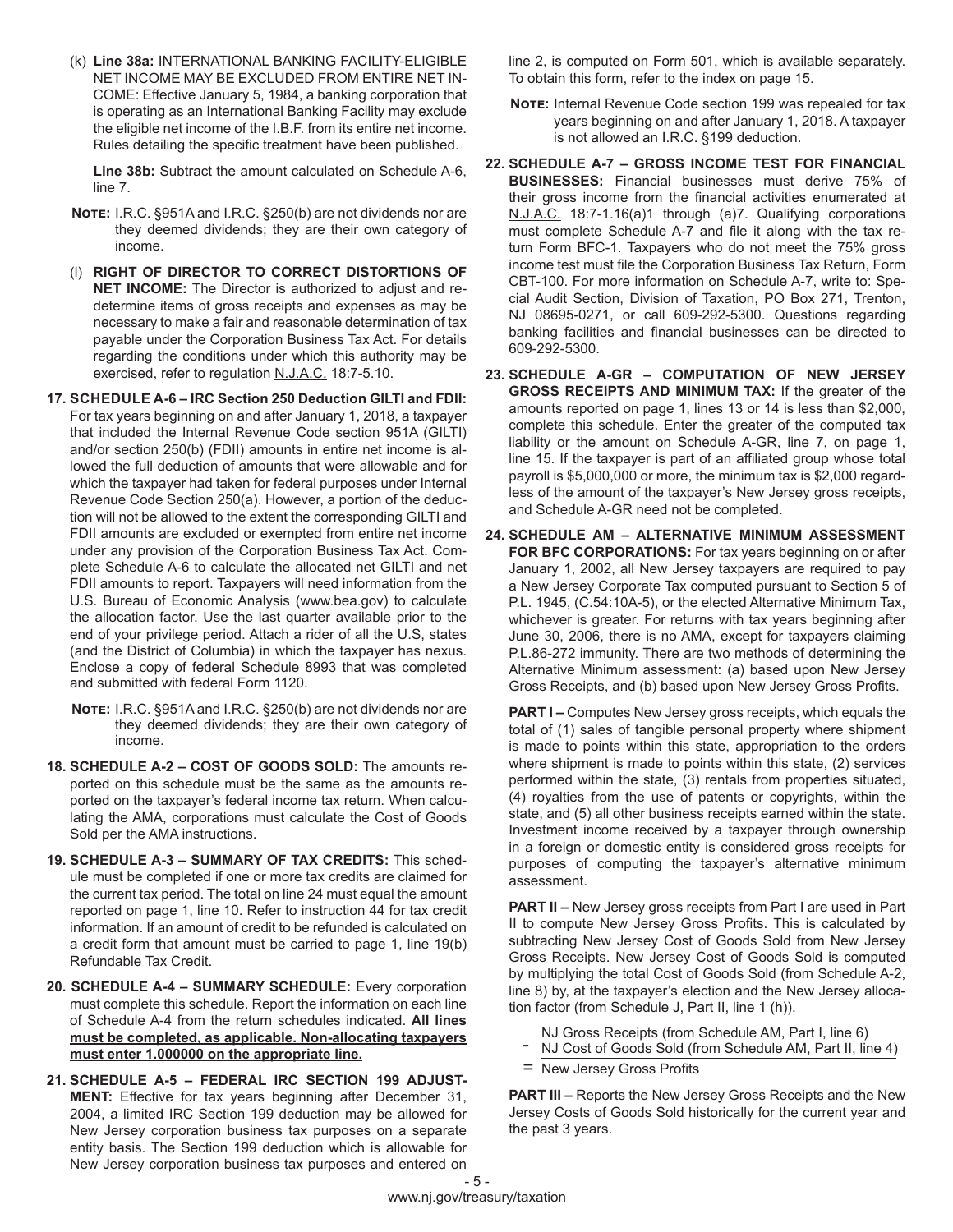**NOTE:** For taxpayers who were not required to file New Jersey Corporation Business Tax returns for any or all of the three prior tax years, enter N/A on the appropriate line(s).

**PART IV - Computing the Alternative Minimum Assessment** based on Gross Profits: Enter amount of New Jersey Gross Profits (from Part II, line 5) on Schedule AM, Part IV, line 1. If New Jersey Gross Profits are:

- (a) less than or equal to \$1,000,000, the Alternative Minimum Assessment based on Gross Profits will be zero;
- (b) greater than \$1,000,000, but not over \$10,000,000, the Alternative Minimum Assessment will be .0025 times the Gross Profits in excess of \$1,000,000, multiplied by the AM exclusion rate of 1.11111;
- (c) greater than \$10,000,000, but not over \$15,000,000, the Alternative Minimum Assessment will be the Gross Profits multiplied by .0035;
- (d) greater than \$15,000,000, but not over \$25,000,000, the Alternative Minimum Assessment will be the Gross Profits multiplied by .006;
- (e) greater than \$25,000,000, but not over \$37,500,000, the Alternative Minimum Assessment will be the Gross Profits multiplied by .007;
- (f) greater than \$37,500,000, the Alternative Minimum Assessment will be the Gross Profits multiplied by .008.

**PART V –** Computing the Alternative Minimum Assessment based on Gross Receipts: New Jersey Gross Receipts are used in Schedule AM, Part V to determine the amount of tax due under the gross receipts method. This method takes New Jersey Gross Receipts and multiplies them by a certain percentage based on the receipt amount.

Enter amount of New Jersey Gross Receipts (from Part I, line 5) on Schedule AM, Part V, line 1. If New Jersey Gross Receipts are:

- (a) less than or equal to \$2,000,000, the Alternative Minimum Assessment based on Gross Receipts will be zero;
- (b) greater than \$2,000,000, but not over \$20,000,000, the Alternative Minimum Assessment will be .00125 times the Gross Receipts in excess of \$2,000,000, multiplied by the AMA exclusion rate of 1.11111;
- (c) greater than \$20,000,000, but not over \$30,000,000, the Alternative Minimum Assessment will be the Gross Receipts multiplied by .00175;
- (d) greater than \$30,000,000, but not over \$50,000,000, the Alternative Minimum Assessment will be the Gross Receipts multiplied by .003;
- (e) greater than \$50,000,000, but not over \$75,000,000, the Alternative Minimum Assessment will be the Gross Receipts multiplied by .0035;
- (f) greater than \$75,000,000, the Alternative Minimum Assessment will be the Gross Receipts multiplied by .004.

**PART VI –** For the first tax year, the taxpayer has the option to select the computation method of the Alternative Minimum Assessment, either based on Gross Profits or Gross Receipts. However, once selected, the method must be employed for that tax year, and for the next succeeding four tax years.

The maximum Alternative Minimum Assessment for an individual corporation for a tax year will be \$5,000,000. Taxpayer will enter the lesser of the elected alternative minimum assessment (from

Schedule AM, Part VI, line 4), or \$5,000,000, on Schedule AM, Part V, line 5. Taxpayer will enter amount from Schedule AM, Part VI, line 5, on page 1 of BFC-1, line 14.

The amount of tax due for the tax year will be the greater of the elected Alternative Minimum Assessment, or the traditional Corporate Tax (computed pursuant to Section 5 of P.L. 1945, (C.54:10A-5)).

**25. SCHEDULE B – BALANCE SHEET:** Every taxpayer must complete this schedule. The amounts reported must be the same as the year-end figures shown on the taxpayer's books. A taxpayer that is included in a consolidated federal income tax return must complete this schedule on its own separate basis.

#### **26. SCHEDULE C – RECONCILIATION OF INCOME PER BOOKS WITH INCOME PER RETURN AND SCHEDULE C1-ANALYSIS OF UNAPPROPRIATED RETAINED EARNINGS PER BOOKS:**

- (a) Every corporation must complete these schedules or submit legible copies of Schedules M-1 and M-2 from their unconsolidated Federal Form 1120. For requirements relating to reproduction of federal tax schedules, see instruction 32.
- (b) Line 8 of Schedule M-2 must correspond with the unappropriated retained earnings reported for the end of the tax year on Schedule B.
- (c) If taxpayer files Federal Schedule M-3, New Jersey Schedule C must still be filed, and a copy of Federal Schedule M-3 must be attached to taxpayer's New Jersey BFC-1 return. If taxpayer is part of a consolidated filing, then the Federal Schedule M-3 must be on a separate entity basis.
- **27. SCHEDULE E GENERAL INFORMATION:** All taxpayers must answer all questions on this schedule. In addition, riders must be submitted where necessary in answering the questions.
- **28. SCHEDULE F CORPORATE OFFICERS GENERAL IN-FORMATION AND COMPENSATION:** All applicable information should be provided for each corporate officer regardless of whether or not compensation was received.
- **29. SCHEDULE G PART I INTEREST:** Interest paid, accrued, or incurred to related members that was deducted in computing taxable net income on line 28 of Schedule A must be reported on Schedule G, Part I. Enter the total of such interest expense on line 30 of Schedule A. Do not include interest expenses and costs that were deducted directly or indirectly for, related to, or in connection with the direct or indirect acquisition, maintenance, management, ownership, sale, exchange, or disposition of intangible property in Part I. These expenses and costs are, however, required to be included in Part II.
	- **Note:** For tax years beginning on or after January 1, 2018, the treaty exceptions have been limited pursuant to P.L. 2018, c. 48.

**SCHEDULE G – PART II – INTEREST EXPENSES AND COSTS AND INTANGIBLE EXPENSES AND COSTS:** Interest expenses and costs and intangible expenses and costs directly or indirectly paid, accrued, or incurred to, or in connection directly or indirectly with one or more direct or indirect transactions with one or more related members, which were deducted in computing taxable net income on line 28 of Schedule A, must be reported on Schedule G, Part II. Enter the total of such intangible expenses and costs on line 33(d) of Schedule A.

**Exceptions:** If the taxpayer is claiming an exception to the disallowance of the expense reported in Part I or Part II, then the taxpayer must complete and attach Schedule G-2. This schedule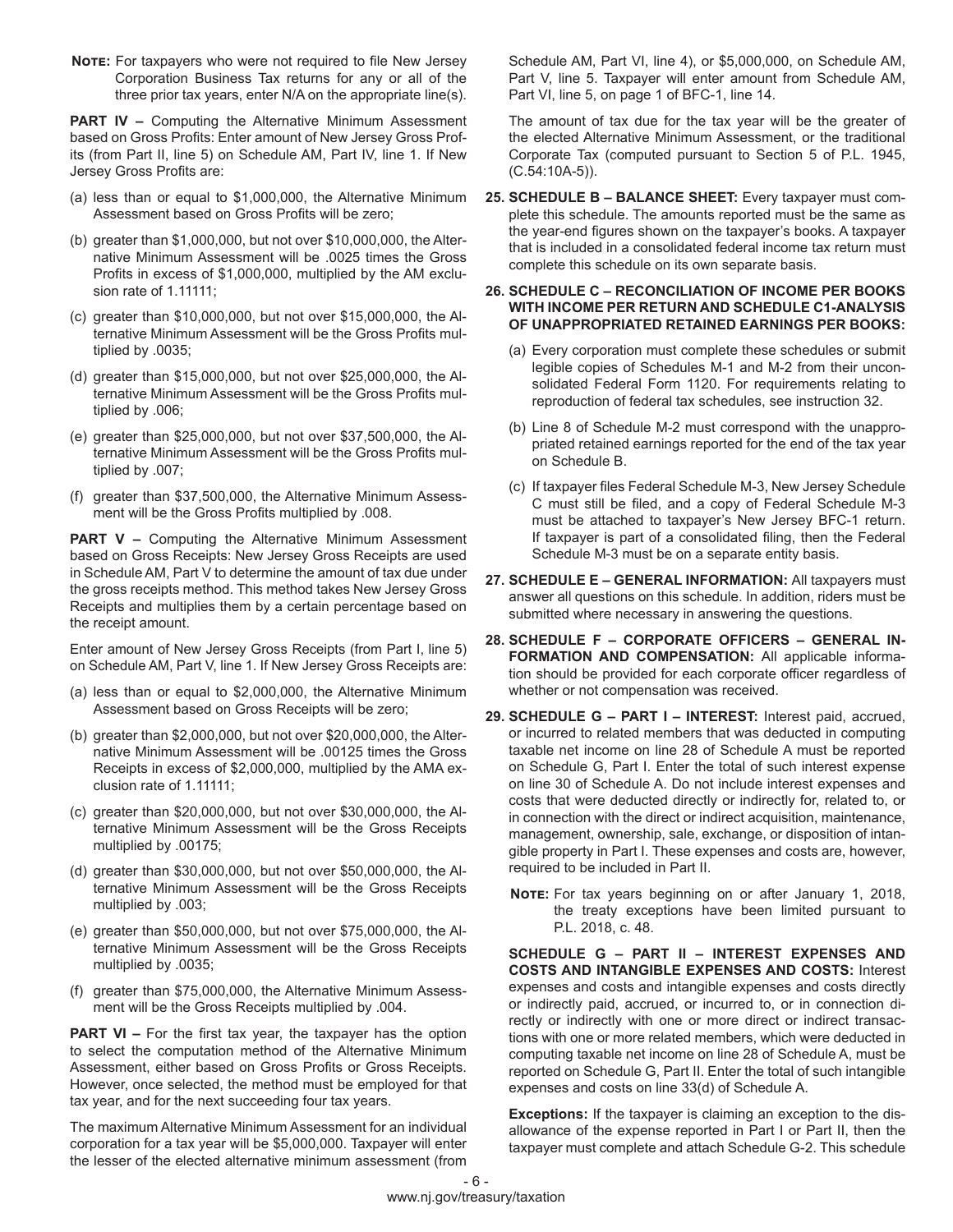may be obtained from Taxpayer Forms Services, which can be contacted by following the instructions on page 15.

**Note**: For tax years beginning on and after January 1, 2018, there are additional requirements to meet the treaty exceptions that are reported for the purposes of Part I and Part II.

#### **Definitions:**

*Related member* means a person who, with respect to the taxpayer during all or any portion of the tax year is (1) a related entity, (2) a component member as defined in subsection (b) of section 1563, of the Federal Internal Revenue Code of 1986, 26 U.S.C. s.1563, (3) a person to or from whom there is attribution of stock ownership in accordance with subsection (e) of section 1563 of the Federal Internal Revenue Code of 1986, 26 U.S.C. s.1563 or (4) a person who, notwithstanding its form of organization, bears the same relationship to the taxpayer as a person described in (1) through (3) of this definition.

*Related entity means* (1) a stockholder who is an individual or a member of the stockholder's family enumerated in section 318 of the Federal Internal Revenue Code of 1986 26 U.S.C. s.318, if the stockholder and the member's of the stockholder's family own, directly, indirectly, beneficially or constructively, in the aggregate, at least 50% of the value of the taxpayer's outstanding stock; (2) a stockholder, or a stockholder's partnership, limited liability company, estate, trust or corporation, if the stockholder and the stockholder's partnerships, limited liability companies, estates, trusts and corporations own directly, indirectly, beneficially or constructively, in the aggregate, at least 50% of the value of the taxpayer's outstanding stock; or (3) a corporation, or a party related to the corporation in a manner that would require an attribution of stock from the corporation to the party or from the party to the corporation under the attribution rules of the Federal Internal Revenue Code of 1986, 26 U.S.C. s.318, if the taxpayer owns, directly, indirectly, beneficially or constructively, at least 50% of the value of the corporation's outstanding stock. The attribution rules of the Federal Internal Revenue Code of 1986, 26 U.S.C. s.318, shall apply for purposes of determining whether the ownership requirements of this definition have been met.

*Intangible expenses and costs* includes (1) expenses, losses, and costs, for, related to, or in connection directly or indirectly with the direct or indirect acquisition, use, maintenance or management, ownership, sale, exchange, or any other disposition of intangible property to the extent such amounts are allowed as deductions or costs in determining taxable income before operating loss deduction and special deductions for the tax year under the Federal Internal Revenue Code of 1986, 26 U.S.C. s.1 et seq., (2) losses related to, or incurred in connection directly or indirectly with factoring transactions or discounting transactions, (3) royalty, patent, technical and copyright fees, (4) licensing fees, and (5) other similar expenses and costs.

*Intangible Property* means patents, patent applications, trade names, trademarks, service marks, copyrights, mask works, trade secrets, and similar types of intangible assets.

*Intangible Interest Expenses and Costs* means amounts directly or indirectly allowed as deductions under section 163 of the Federal Internal Revenue Code of 1986 26 U.S.C. s.163, for purposes of determining taxable income under the code to the extent such expenses and costs are directly or indirectly for, related to, or in connection with the direct or indirect acquisition, maintenance, management, ownership, sale, exchange, or disposition of intangible property.

**30. SCHEDULE H – TAXES:** Itemize all taxes that were in any way deducted in arriving at taxable net income, whether reflected at line 2 (Cost of goods sold and/or operations), line 17 (Taxes), line 26 (Other deductions) or anywhere else on Schedule A. Also refer to instruction 16(f).

- **31. SCHEDULE I CERTIFICATION OF INACTIVITY:** In lieu of completing the entire tax return, an inactive corporation may complete this schedule along with Schedule A-4 and attach it to a completed page 1 of the tax return. Payment for the related minimum tax and the installment payment (if applicable) must be submitted with page 1 of the BFC-1. An inactive corporation is a corporation that, during the entire period covered by the tax return, did not conduct any business, did not have any income, receipts or expenses, and did not own any assets.
- **32. OPTIONAL COPIES OF SCHEDULES C AND C-1:** Any taxpayer that files an unconsolidated Federal Form 1120 with the Internal Revenue Service may submit copies of Schedules M1 and M-2 of that return in lieu of completing Schedules C and C-1 of the BFC-1. The copies must be legible and each page must include the taxpayer's name and tax identification number.

#### **33. SCHEDULE J PART I – GENERAL INSTRUCTIONS:**

- (a) **ALLOCATION PERCENTAGES:** In computing the allocation factor in Schedule J, division must be carried to six decimal places, e.g., .123456.
- (b) Effective for returns beginning after July 1, 2010, all corporations are entitled to allocate.
- (c) Effective for returns with periods beginning on or after January 1, 2014 will have a 100% weighted receipts fraction only.
- (d) Only activities related to operational activity are to be used in computing the general allocation factors. If the taxpayer has non-operational activity, refer to Schedule O.

#### **34. SCHEDULE J PART II:**

- (A) **COMPUTATION OF ALLOCATION FACTOR:** This Schedule may be omitted if the taxpayer does not have activity outside of New Jersey.
	- (i) **Line 1(a)-1(d) RECEIPTS FRACTION:** Receipts from sales of tangible personal property are allocated to New Jersey where the goods are shipped to points within New Jersey. Receipts from the sale of goods are allocable to New Jersey if shipped to a New Jersey or a non-New Jersey customer where possession is transferred in New Jersey. Receipts from the sale of goods shipped to a taxpayer from outside of New Jersey to a New Jersey customer by a common carrier are allocable to New Jersey. Receipts from the sale of goods shipped from outside of New Jersey to a New Jersey location where the goods are picked up by a common carrier and transported to a customer outside of New Jersey are not allocable to New Jersey. Receipts from the following are allocable to New Jersey: services performed in New Jersey; rentals from property situated in New Jersey; royalties from the use in New Jersey of patents or copyrights; all other business receipts earned in New Jersey.
	- (ii) Line  $1(e)$  and  $1(g)$ 
		- (a) **RECEIPTS FROM SALES OF CAPITAL ASSETS:**  Receipts from sales of capital assets (property not held by the taxpayer for sale to customers in the regular course of business), either within or outside New Jersey, should be included in the numerator and the denominator based upon the net gain recognized and not upon gross selling prices. Where the taxpayer's business is the buying and selling of real estate or the buying and selling of securities for trading purposes, gross receipts from the sale of such assets should be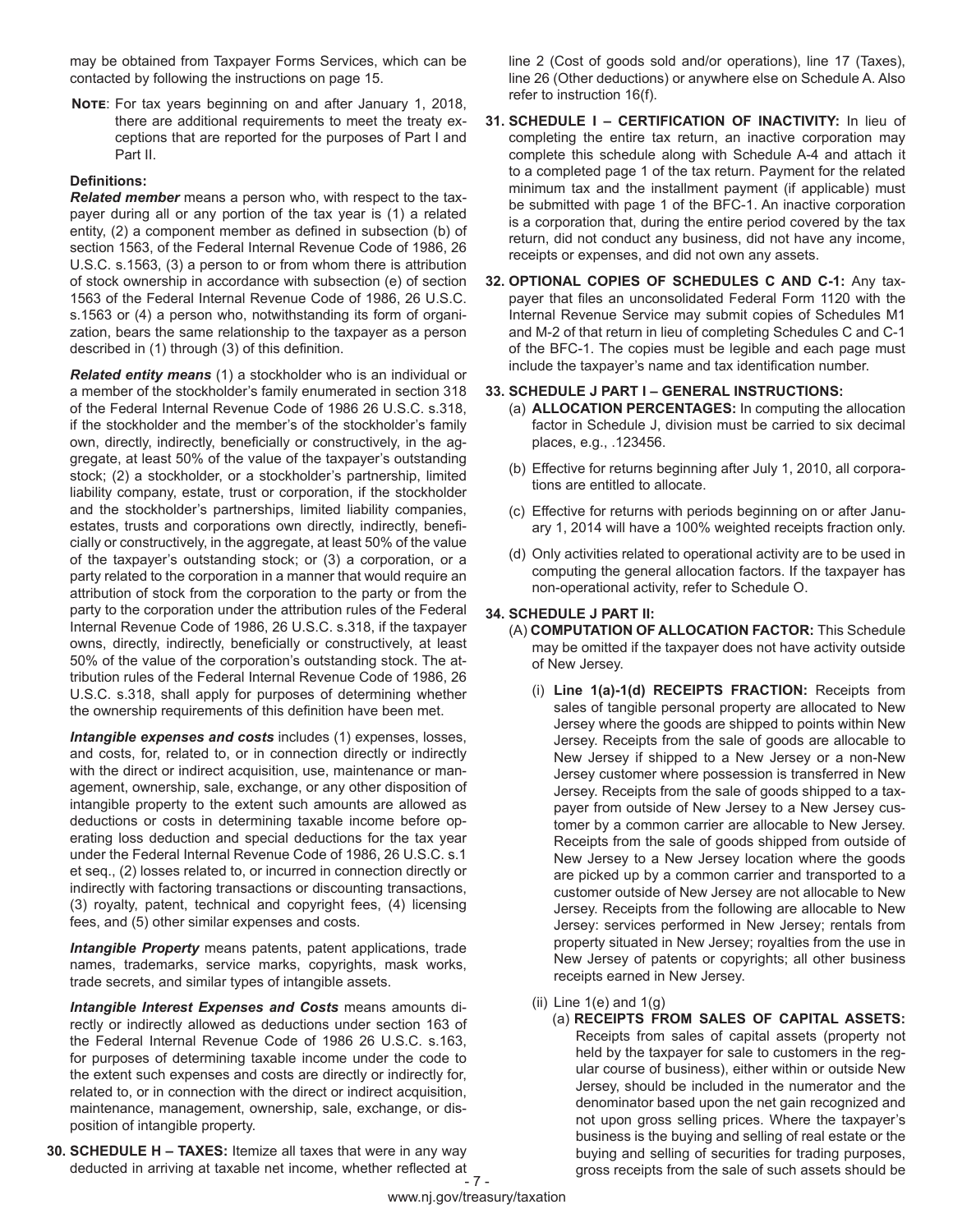included in the numerator and the denominator of the receipts fraction.

- (b) **DIVIDEND INCOME:** The amount of dividends excluded from entire net income at line 37, Schedule A, must not be included in the numerator or denominator of the receipts fraction. However, the dividends and deemed dividend values on Schedule R, Part II, Section B, line 4 or Section C, line 4, or Schedule PT, as applicable, are included in the numerator or denominator.
- (c) **INTERNATIONAL BANKING FACILITY INCOME:** The amount of International Banking Facility income excluded from adjusted entire net income at line 38a, Schedule A, should be included in the numerator or denominator of the receipts fraction.
- (d) **GILTI and FDII:** In order to calculate a fair and equitable tax and prevent distortion to the allocation factor, Schedule A-6 has been created to allocate the net IRC section 951A (GILTI) and net IRC section 250(b) (FDII) amounts. Do not include GILTI and FDII in either the numerator or denominator. In addition, do not include the underlying receipts of the controlled foreign corporation generating the GILTI in the numerator or denominator.
- (iii) **Line 1(h)** For periods beginning on and after January 1, 2014, the allocation factor is now computed as a single sales fraction, line 1(f) (New Jersey based receipts) divided by line 1(g) (Total Receipts everywhere).

#### **35. SCHEDULE L – ALLOCATION OF NEW JERSEY CORPORA-TION BUSINESS TAX FOR BANKING AND FINANCIAL COR-PORATIONS AMONG NEW JERSEY MUNICIPALITIES:**

- (a) Column I Taxpayer must list all offices maintained in this State, by first indicating the exact taxing district (municipality) and secondly, the county.
- **NOTE:** The mailing address of an office is not necessarily the taxing district.
- (b) Column  $II (1)$  In the case of banking corporations, the deposit balances are to be used; (2) and in the case of financial corporations, the receipts allocable to such location are to be used.
- (c) Column III The percentage indicated is based on the individual deposit balances for banking corporations or receipts for financial corporations divided by total deposit balances in New Jersey, or total receipts in New Jersey, respectively.
- (d) Totals required at bottom of Columns II and III are the sum of the individual taxing district amounts and percentages. Total percentage reported at Column III must equal 100%. Also, each individual computation should be carried to six decimal places.

(e) Insert name and Federal I.D. number at top of page.

- **36. SCHEDULE N NEXUS IMMUNE ACTIVITY DECLARATION:**  Foreign corporations that claim their income is immune from taxation pursuant to Public Law 86-272, 15 U.S.C. §381 et seq., must complete Schedule N and file it with the BFC-1. This schedule may be obtained from Taxpayer Forms Services, which can be contacted by following the instructions on page 15.
- 8 **37. SCHEDULE O – NONOPERATIONAL ACTIVITY:** Corporations that claim to have nonoperational activity, nonoperational assets or non-unitary partnership investments must complete Schedule O and file it with the BFC-1. This schedule may be obtained from

Taxpayer Forms Services, which can be contacted by following the instructions on page 13.

**Note:** You cannot net nonoperational against operational income.

- **38. SCHEDULE P SUBSIDIARY INVESTMENT ANALYSIS:**  Itemize the investment in each subsidiary company, showing the name of each subsidiary, the percentage of interest held in each company, the individual book value included in the balance sheet for each subsidiary investment and the amount of dividends paid and/or deemed received from each subsidiary that is included in gross income on Schedule A. Part I is for reporting information from domestic subsidiaries. Part II is for reporting information on foreign subsidiaries. Do not include advances or other receivables due to subsidiaries in the book value reported at Column 3.
	- **Note:** GILTI and FDII are not dividends or deemed dividends for New Jersey purposes. The gross IRC 965(a) amount must be included on Schedule P, not the net IRC 965 amount.
- **39. SCHEDULE P-1 PARTNERSHIP INVESTMENT ANALYSIS:**  Itemize the investment in each partnership, limited liability company and any other entity that is treated for federal tax purposes as a partnership. List the name, the Federal Identification Number, and the date and state where organized for each partnership. Also, check the type of ownership (general or limited), the tax accounting method used to reflect your share of partnership activity on this return (flow through method or separate accounting) and whether or not the partnership has nexus in New Jersey. Itemize in Column 7, the amount of tax payments made on behalf of the taxpayer by partnership entities. Carry the total amount of taxes paid on behalf of taxpayer to page 1, line 19(a). Attach a copy of Schedule NJK-1 from Form NJ-1065 if the partnership is filing in New Jersey. Any one member limited liability company should be included on this schedule. Corporations who claim that their partnership investments are non-unitary and therefore, are utilizing the Separate Tax Accounting Method, must complete Schedule O to report this activity and compute the appropriate amount of tax.

#### **40. SCHEDULE PC – PER CAPITA LICENSED PROFESSIONAL FEE:**

- (a) Professional Corporations (PC) formed under N.J.S.A. 14A:17-1 et. seq. or any similar laws of a possession or territory of the US, a state, or political subdivision thereof, are liable for a fee on Licensed Professionals.
- (b) Per N.J.S.A. 14A:17-3, examples of licensed professionals are: certified public accountants, architects, optometrists, professional engineers, land surveyors, land planners, chiropractors, physical therapists, registered professional nurses, dentist, osteopaths, physicians and surgeons, doctors of medicine, doctors of dentistry, podiatrists, chiropodists, veterinarians, and, subject to the Rules of the Supreme Court, attorneys-at-law.
- (c) The fee is assessed provided there are more than two professionals in the PC. The fee is assessed on professionals that are owners, shareholders, and/or employees of the Professional Corporation. The number of professionals should b calculated using a quarterly average. The fee for each resident and nonresident professional with physical nexus with New Jersey is \$150. The fee for each nonresident professional without physical nexus with New Jersey is \$150 multiplied by the allocation factor of the corporation. The fee is limited to \$250,000 per year.
- (d) In the event of a period shorter than a year, the fee and limit may be prorated by months. A fraction of a month is deemed to be a month.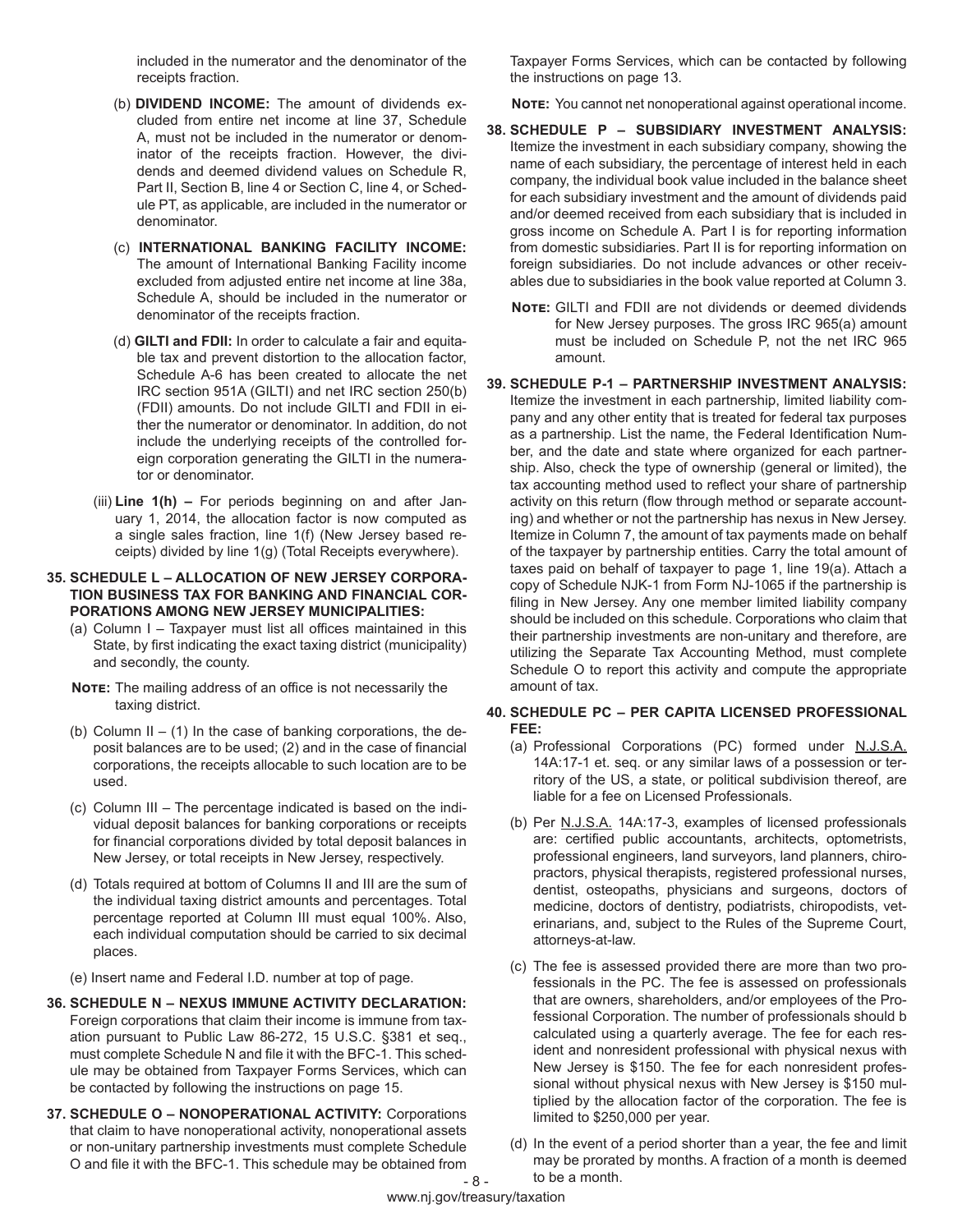- (e) Line 2 Installment Payment: A fifty percent (50%) prepayment towards the subsequent year's fee is required with the current year's return.
- (f) Line 6 Credit: Amount to be credited towards next year's fee. **This fee is not eligible for refund.**

#### **41. SCHEDULE R, SCHEDULE RT, AND SCHEDULE PT – DIVIDEND EXCLUSIONS:**

- **Note:** GILTI and FDII are not dividends or deemed dividends for New Jersey purposes. The gross IRC 965(a) amount must be included on Schedule P, not the net IRC 965 amount.
- (a) **Schedule R Dividend Exclusion:** Taxpayers may exclude from entire net income 95% of dividends from qualified subsidiaries, if such dividends were included in the taxpayer's gross income on Schedule A. The calculation is done in Part I and Part II of Schedule R (see N.J.S.A. 54:10A-4(k)(5)). A qualified subsidiary is defined as ownership by the taxpayer of at least 80% of the total combined voting power of all classes of stock entitled to vote and at least 80% of the total number of shares of all other classes of stock, except non-voting stock that is limited and preferred as to dividends. With respect to other dividends, the exclusion shall be limited to 50% of such dividends included in the taxpayer's gross income on Schedule A, provided the taxpayer owns at least 50% of voting stock and 50% of the total number of shares of all other classes of stock. Taxpayers shall not include money market fund income or REIT dividends as part of the dividend exclusion. Refer to instruction 16(j). Part II of Schedule R is used for calculating the 5% of dividend income received by a taxpayer from a 80% or greater owned subsidiary that is includable in entire net income and is subject to a special statutory allocation factor, which is the lower of the three-privilege period average allocation factor of the 2014 through 2016 allocation factors filed by the taxpayer on their tax returns or 3.5%. If one of those returns was a short-year return, the allocation from that year will count for the special three-year average allocation formula. If the taxpayer has filed fewer than three periods, take the average of the periods being reported. All allocation factors must be carried out to 6 decimal places.
- **Note**: The tiered divided exclusion from certain subsidiaries is calculated separately on Schedule RT since it is an allocated dividend exclusion.
- (b) **Schedule RT Tiered Subsidiary Dividend Exclusion:** Taxpayers may exclude dividends received from a subsidiary that have filed a tax return and paid New Jersey corporation business tax on the dividends received from other subsidiaries to the extent such dividends were included in the subsidiary's allocated entire net income. The tax the subsidiary paid on the dividends must have exceeded the minimum tax, unless the subsidiary also used its New Jersey tax credits. The total excludable tiered subsidiary amounts reported on Schedule RT are used on Part II of Schedule R or Part III of Schedule PT, if applicable, to calculate the allocated tiered dividend deductible against allocated entire net income.

#### **Note**: See N.J.S.A. 54:10A-4(k)(5)(C).

(c) **Schedule PT – Previously Taxed Dividends:** If you had subsidiary dividend income that was reported in a previous tax year for New Jersey Corporation Business Tax purposes *and* for which you paid greater than the New Jersey minimum tax in that tax year *and* those same dividends

are included in your entire net income this tax year, complete Schedule PT in lieu of Schedule R. Schedule PT is available separately. See the index in the instructions for information on obtaining the schedule.

**42. SCHEDULE S – DEPRECIATION AND SAFE HARBOR LEASING:** All taxpayers except for gas, electric, and gas and electric utilities (who must complete Schedule S, Part III), must complete this schedule and must submit a copy of a completed Federal Depreciation Schedule, Form 4562, even if it is not required for federal purposes. Schedule S provides for adjustments to depreciation and certain safe harbor leasing transactions.

#### **SCHEDULE S – PART I**

#### **Line 11 Additions:**

- (a) Add any depreciation or cost recovery (ACRS and MACRS) that was deducted in arriving at federal taxable income on recovery property placed in service on or after January 1, 1981, and prior to taxpayers' accounting periods beginning on and after July 7, 1993.
- (b) Add any 30% or 50% bonus depreciation amounts and federal depreciation calculations that were deducted in arriving at federal taxable income on recovery property placed in service during accounting periods beginning on and after January 1, 2002, for which federal 30% or 50% bonus depreciation was taken. Include the initial 30% or 50% bonus amount and the regular depreciation on the adjusted basis.
- (c) Add distributive share of ACRS and MACRS from a partnership.
- (d) Add any interest, amortization or transactional costs, rent, or any other deduction which was claimed in arriving at federal taxable income as a result of a "safe harbor leasing" election made under Section 168(f)(8) of the Federal Internal Revenue Code; provided, however, any such amount with respect to a qualified mass commuting vehicle pursuant to the Federal Internal Revenue Code Section 168(f)(8) (D)(v) need not be added back to net income.
- (e) The \$100,000 bonus section 179 deduction is partially disallowed. Section 179 deduction is limited to a maximum of \$25,000, which was the maximum allowance for tax years after 2002 per the Internal Revenue Code before the bonus deduction was enacted. Enter on line 11(e) the difference between the federal expense and the expense allowable for New Jersey purposes.
- (f) New Jersey decoupled from the federal tax code provisions on cost recovery or depreciation and is statutorily tied to the federal depreciation laws that were in effect as of December 31, 2001, and does not conform to the Tax Cuts and Jobs Act.

#### **Line 12 Deductions:**

- (a) Deduct depreciation on property placed in service after 1980 and prior to taxpayers' fiscal or calendar accounting periods beginning on and after July 7, 1993, on which ACRS and MACRS has been disallowed under 10(a) of this instruction using any method, life, and salvage value that would have been allowable under the Federal Internal Revenue Code at December 31, 1980, but using the federal basis for depreciation on the date the property was placed in service.
- (b) Deduct recomputed depreciation for assets placed in service during accounting periods beginning on and after January 1, 2002, and for which federal 30% or 50% bonus depreciation was taken under 11(b) of this instruction using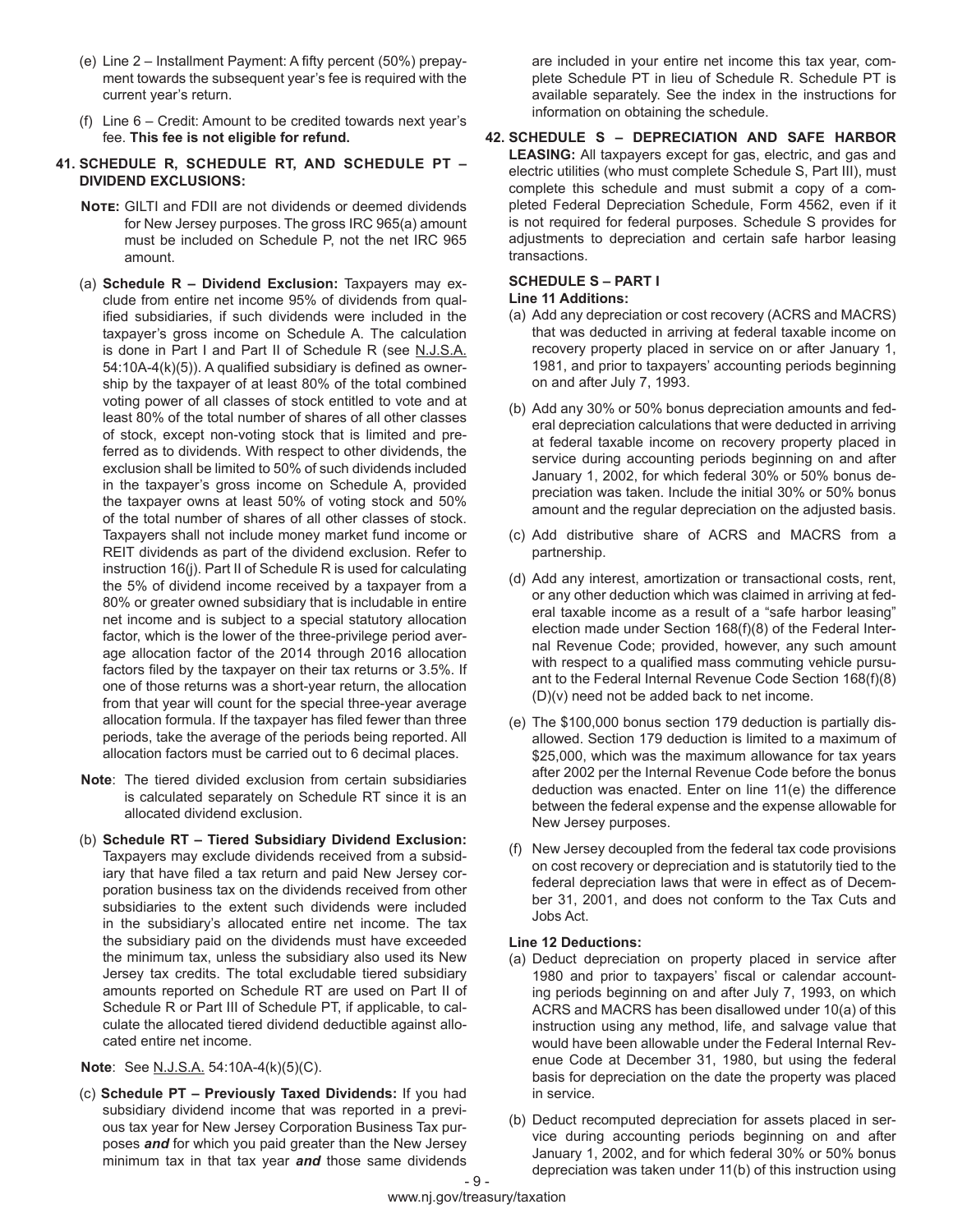the same method and life which would have been allowable for federal purposes, but using the federal basis for depreciation on the date the property was placed in service and not as provided after taking the 30% or 50% first-year depreciation allowance. Refer to Schedule S, Part II (B).

- (c) Deduct recomputed depreciation attributable to distributive share of recovery property from a partnership.
- (d) Deduct any item of income included in arriving at federal taxable income solely as a result of a "safe harbor leasing" election made under Section 168(f)(8) of the Federal Internal Revenue Code provided, however, that any such income which relates to a qualified mass commuting vehicle pursuant to Federal Internal Revenue Code Section 168(f) (8)(D)(v) cannot be deducted from net income.
- (e) Where the user/lessee of qualified lease property which is precluded from claiming a deduction for rent under 10(c) of this instruction would have been entitled to cost recovery on property which is subject to such "safe harbor lease" election in the absence of that election, it may claim depreciation on the property in accordance with 12(a) of this instruction.
- (f) Gain or loss on property sold or exchanged is the amount properly to be recognized in the determination of federal taxable income. However, on the physical disposal of recovery property, whether or not a gain or loss is properly to be recognized under the Federal Internal Revenue Code, there shall be allowed as a deduction any excess, or there must be restored as an item of income, any deficiency of depreciation disallowed at line 11(a) and (b) over related depreciation claimed on that property at line 12(a) and (b). A statutory merger or consolidation shall not constitute a disposal of recovery property.
- (g) Deduct other New Jersey depreciation not accounted for on lines a through f.
- **Note:** Uncoupling of ACRS and MACRS is not required for property placed into service during accounting periods beginning on or after July 7, 1993.

#### **SCHEDULE S – PART II (B)**

All taxpayers must complete this schedule in order to compute their New Jersey depreciation allowable for assets placed in service during accounting periods beginning on and after January 1, 2002, and for which federal 30% or 50% bonus depreciation was taken, and/or for which excess Section 179 depreciation was disallowed and added back per Schedule S, Part I, line 11(e). The form as is can be used for all applicable assets. Identifications should be reported in Column A (30% bonus, 50% bonus, excess section 179). The basis is to be determined at the date property is placed in service and not as provided after taking the 30% or 50% first-year depreciation allowance.

#### **43. TAX CREDITS: (Refer to instruction 19)**

- (a) **ANGEL INVESTOR TAX CREDIT FORM 321:** Taxpayers that have been approved by the New Jersey Economic Development Authority may be allowed a tax credit for a qualified investment in a New Jersey emerging technology company. To claim this credit, the taxpayer must complete Form 321 and attach it to the return. To obtain this form and related information, refer to the index on page 13. If an amount of credit to be refunded is calculated on the credit form, that amount must be carried to page 1, line 19b Refundable Tax Credits. See instruction 46(f).
- ers that have been approved by the New Jersey Economic<br>- 10 -(b) **GROW NEW JERSEY TAX CREDIT – FORM 320:** Taxpay-

Development Authority may be allowed a tax credit for a capital investment made in a qualified incentive area. To claim this credit, the taxpayer must complete Form 320 and attach it to the return. To obtain this form and related information, refer to the index on page 13.

(c) **WIND ENERGY FACILITY TAX CREDIT – FORM 322:** A Wind Energy Facility tax credit is awarded to businesses for qualified wind energy facility located within an eligible wind energy zone approved by the Economic Development Authority. The business must have at least \$50,000,000 in capital investments into a qualifying facility. A tenant of the business can qualify if there are at least \$17,500,000 in capital investments made in the area being leased in the qualifying facilities. Additionally, 300 new full-time employees who are subject to the New Jersey Gross Income Tax or are from a state which has reciprocity with New Jersey, must have been hired that do not qualify for certain other tax credits as enumerated in N.J.S.A.34:1B-209.4(3).

To claim this credit, the taxpayer must complete Form 322 and attach it to the return. To obtain this form and related information, refer to the index on page 13.

- (d) **URBAN TRANSIT HUB TAX CREDIT FORM 319:** Taxpayers that have been approved by the New Jersey Economic Development Authority may be allowed a tax credit for capital investments made in qualified business facilities that are located within eligible municipalities. To claim this credit, the taxpayer must complete Form 319 and attach it to the return. To obtain this form and related information, refer to the index on page 13.
- (e) **BUSINESS RETENTION AND RELOCATION TAX CREDIT – FORM 316:** A taxpayer that has entered into a project agreement with the New Jersey Commerce Commission and received qualification for a grant of tax credits may be able to claim this tax credit. Form 316 must be completed and attached to the tax return. To obtain this form and related information, refer to the index on page 13.
- (f) **NEIGHBORHOOD REVITALIZATION STATE TAX CREDIT – FORM 311:** A taxpayer that contributes financial assistance to a nonprofit sponsor may be granted a certificate authorizing a tax credit that may be used to offset their Corporation Business Tax liability. The tax credit may be granted in an amount up to 50% of the approved assistance provided to a nonprofit organization to implement a qualified project that is part of an approved neighborhood preservation and revitalization plan. The credit may not exceed \$500,000 for any tax year.

To claim this credit, the taxpayer must complete Form 311 and attach it to the tax return. To obtain this form and related information, refer to the index on page 13.

- (g) **FILM PRODUCTION TAX CREDIT FORM 318:** A taxpayer that incurs qualified film production expenses in New Jersey may be able to claim this credit. In general, the credit is allowed in an amount equal to 20% of the qualified film production expenses subject to certain limitations. To claim this credit, the taxpayer must complete Form 318 and attach it to the tax return. To obtain this form and related information, refer to the index on page 13.
	- **NOTE:** A new film and digital media production credit was established under P.L. 2018, c. 56, and a new form is being created. It will be posted online as soon as it becomes available.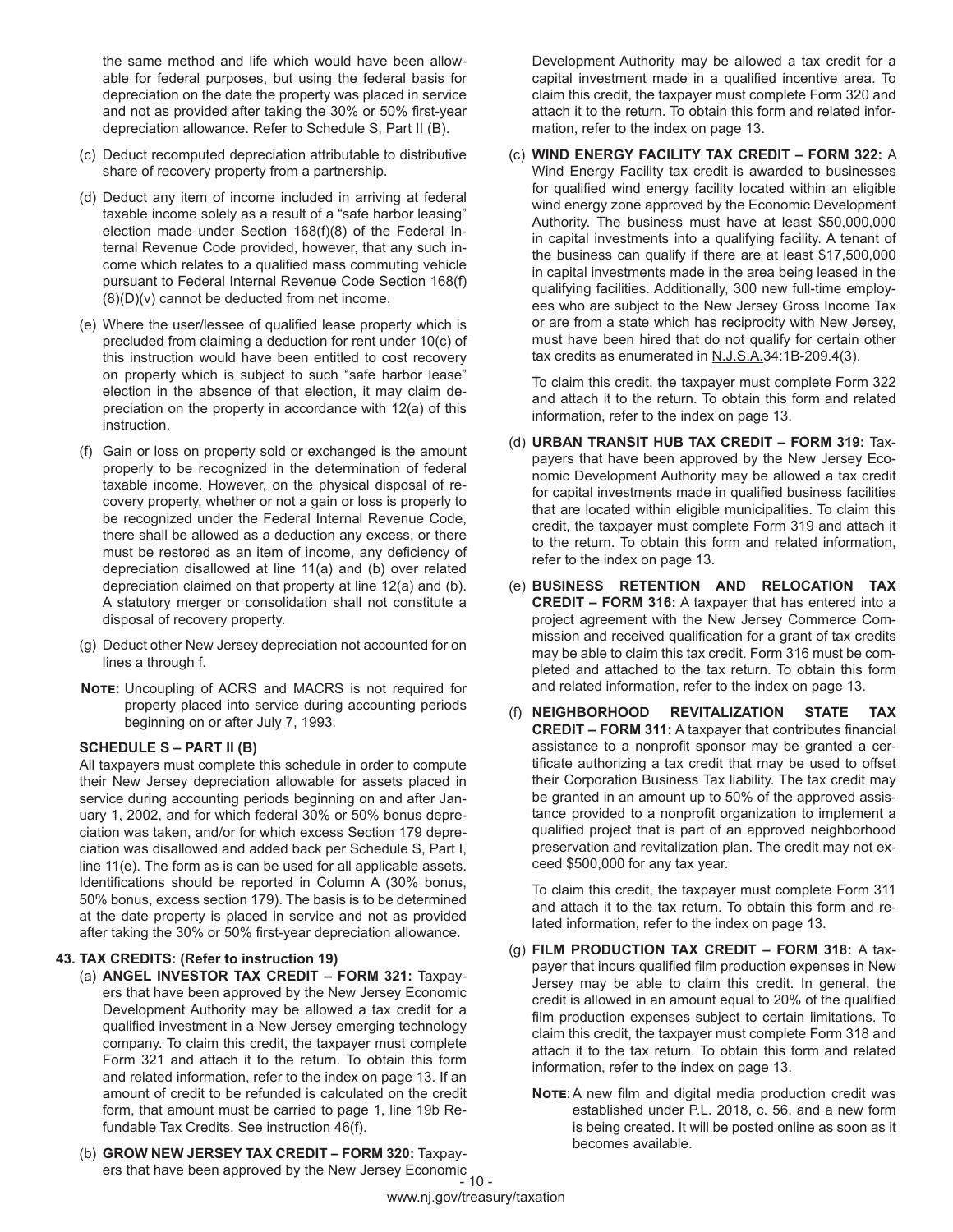- (h) **SHELTERED WORKSHOP TAX CREDIT FORM 317:** A taxpayer that provides employment to qualified handicapped persons at sheltered workshops may be able to claim this tax credit. In general, the credit is allowed in an amount equal to 20% of the salary and wages paid during the tax year for the employment of a qualified person not to exceed \$1,000 for each qualified person for the tax year. To claim this credit, the taxpayer must complete Form 317 and attach it to the tax return. To obtain this form and related information, refer to the index on page 13.
- (i) **AMA TAX CREDIT FORM 315:** A taxpayer who in a previous year(s) paid an Alternative Minimum Assessment (AMA) liability that was in excess of the regular corporation business tax liability may take a credit against its regular corporation business tax liability subject to the following limitations.

The credit taken shall not reduce the taxpayer's corporation business tax liability to less than the Alternative Minimum Assessment, nor to below 50% of the regular corporation business tax liability otherwise due, nor to below the minimum tax due (\$500 or \$2,000).

To claim the AMA Tax Credit, the taxpayer must complete Form 315 and attach it to the return. To obtain this form, refer to the index on page 13.

(j) **ECONOMIC RECOVERY TAX CREDIT – FORM 313:** A taxpayer that is engaged in the conduct of business within a qualified municipality and who is not receiving a benefit under the "New Jersey Urban Enterprise Zones Act" may claim a tax credit equal to \$2,500 for each new full-time position at that location in credit year one and \$1,250 for each new fulltime position at that location in credit year two.

To claim this credit, the taxpayer must complete Form 313 and attach it to the tax return. To obtain this form and related information, refer to the index on page 13.

(k) **EFFLUENT EQUIPMENT TAX CREDIT – FORM 312:** A taxpayer that purchases treatment or conveyance equipment for use in treatment of effluent for reuse in an industrial process exclusively within New Jersey may be able to take a tax credit. The credit is equal to 50% of the cost of the treatment equipment or conveyance equipment less the amount of any loan received and excluding the amount of Sales and Use Tax. The amount of credit claimed for the tax year in which the purchase is made and the amount of credit claimed therefor in each tax year thereafter shall not exceed 20% of the amount of the total credit allowable. A copy of the determination of environmentally beneficial operation issued by the Department of Environmental Protection along with an affidavit affirming the equipment will only be used in New Jersey must be filed with the tax return.

To claim this credit, the taxpayer must complete Form 312 and attach it to the tax return. To obtain this form and related information, refer to the index on page 13.

(l) **HMO ASSISTANCE FUND TAX CREDIT – FORM 310:** A member organization may offset against its Corporation Business Tax liability an amount of not more than 10% of any assessment for each of the five tax years beginning on or after the third calendar year commencing after the assessment was paid, except that no member organization may offset more than 20% of its Corporation Business Tax liability in any one year.

To claim this credit, the taxpayer must complete Form 310 and attach it to the tax return. To obtain this form and related information, refer to the index on page 13.

(m) **SMALL NEW JERSEY-BASED HIGH-TECHNOLOGY BUSINESS INVESTMENT TAX CREDIT – FORM 308:** A taxpayer may claim a tax credit in an amount equal to 10% of the qualified investment made by the taxpayer during the tax year in a small-New Jersey-based high-technology business. The maximum allowable credit for each tax year is \$500,000 for each qualified investment made by the taxpayer. The small high-technology business must employ less than 225 employees, of which 75% must have jobs in New Jersey. The small high-technology business must conduct pilot scale manufacturing or qualified research in New Jersey in the fields of advanced computing, advanced materials, biotechnology, electronic device technology, environmental technology, and medical device technology. P.L. 1997, c. 349 (N.J.S.A. 54:10A-5.24b) expired for tax years beginning on and after July 1, 2001.

To claim this credit, the taxpayer must complete Form 308 and attach it to the tax return. To obtain this form and related information, refer to the index on page 13.

(n) **NEW JOBS INVESTMENT TAX CREDIT – FORM 304:** This tax credit is available for investment in new or expanded business facilities that create new jobs in New Jersey. The investment must create at least 5 new jobs (50 for large businesses), and meet the median annual compensation requirement for the current tax year. New investment is not eligible for the credit unless the average value of all real and tangible personal property in this State has increased over the prior year.

The facilities must have been purchased from an unrelated party during or after the taxpayer's accounting period beginning on or after July 7, 1993, the effective date of this legislation. It must be employed by the taxpayer in a taxable activity and must not have been in use during the 90 day period prior to purchase. Investments that qualify for the Manufacturing Equipment and Employment Investment Tax Credit cannot also qualify for this credit.

A new employee means a New Jersey resident, hired to fill a regular, permanent position in this State that did not exist prior to the qualified investment, and would not exist but for the qualified investment. The employee must be unrelated to the taxpayer and must not have been employed by the taxpayer during the six months prior to the date the investment was placed in service or use.

The taxpayer cannot claim a credit for a number of new employees that exceeds either the increase in the taxpayer's average employment for the tax year, or one-half the taxpayer's average employment for the year. Also, individuals counted in determining the New Jobs Factor must not be ones for whom the taxpayer is allowed an Urban Enterprise Zone or Urban Development Project Employees Tax Credit.

A small or mid-sized business taxpayer must also meet the annual payroll and annual gross receipts requirements for the current tax year to qualify.

To claim this credit, the taxpayer must complete Form 304 and attach it to the tax return. To obtain this form and related information, refer to the index on page 13.

(o) **MANUFACTURING EQUIPMENT AND EMPLOYMENT INVESTMENT TAX CREDIT – FORM 305:** Investments in qualified manufacturing equipment made in tax years beginning on or after January 1, 1994, may be eligible for the Manufacturing Equipment and Employment Investment Tax Credit. Such investment has the benefit of allowing a tax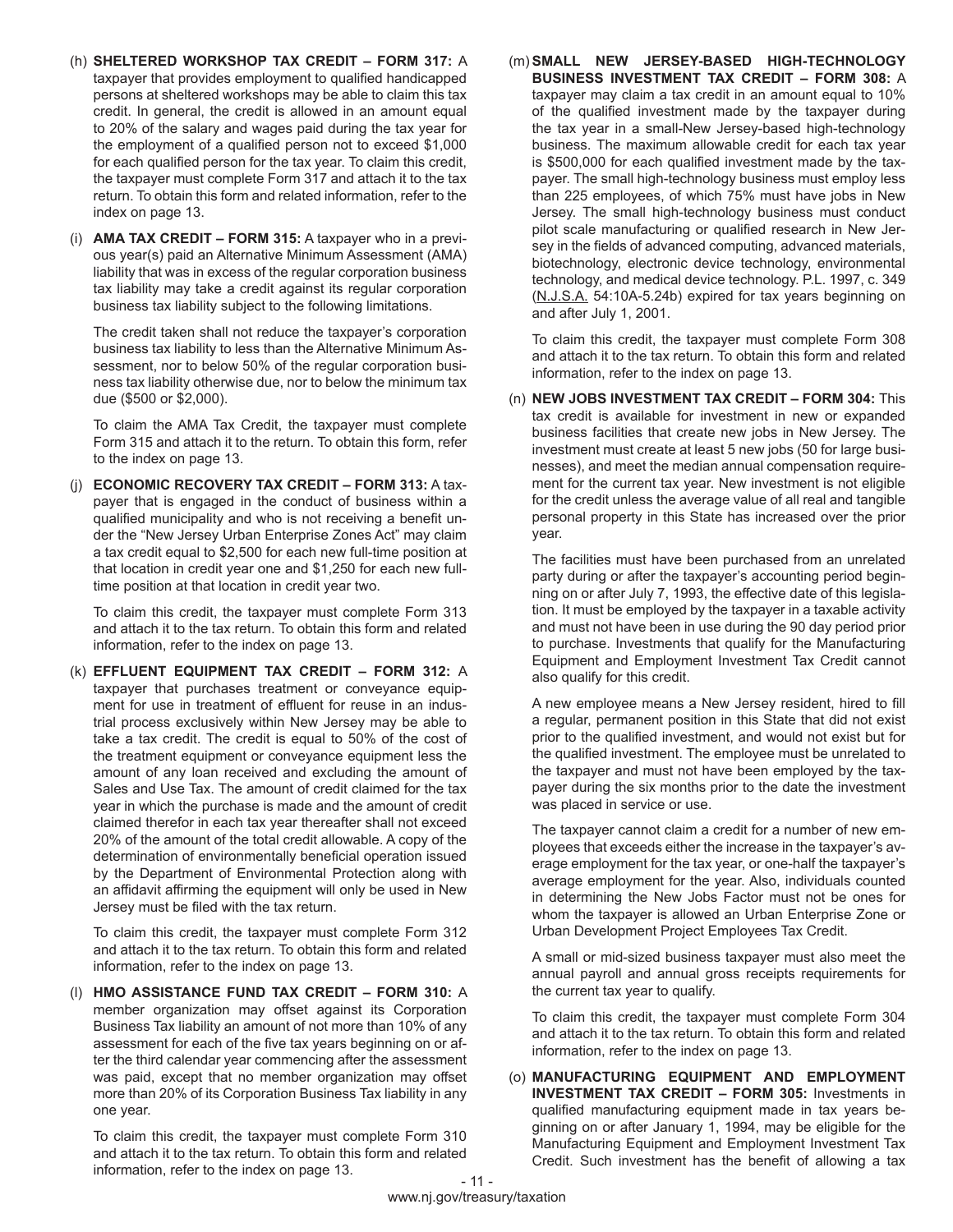credit computation for the tax year in which the investment was made as well as each of the following two tax years. The tax credit computation for the first year is based on the cost of the qualified manufacturing equipment placed in service in New Jersey during that tax year. The computations for the two following tax years are based on the average increase in New Jersey residents employed in New Jersey subject to a limitation based on the cost of the investment made in the first year.

The manufacturing equipment portion is limited to 2% (or 4%, if applicable) of the investment credit base of qualified equipment placed in service in the tax year, up to a maximum allowed credit for the tax year of \$1,000,000. The employment investment portion is valid for each of the two tax years next succeeding the tax year for which the manufacturing equipment credit is allowed, but is limited to 3% of the investment credit base, not to exceed a maximum allowable amount for each of the two tax years of \$1,000 multiplied by the increase in the average number of qualified employees.

To claim this credit, the taxpayer must complete Form 305 and attach it to the tax return. To obtain this form and related information, refer to the index on page 13.

(p) **RESEARCH AND DEVELOPMENT TAX CREDIT – FORM 306:** A taxpayer that has performed qualified research activities in New Jersey may be eligible to claim the Research and Development Tax Credit. For tax years beginning prior to January 1, 2018, the credit is based on the federal corporate income tax Research and Development credit permitted under Internal Revenue Code section 41 in effect on June 30, 1992, which was not a refundable credit.

For tax years beginning after January 1, 2018, the credit is based on the federal corporate income tax credit portion of the credit permitted under Internal Revenue Code section 41 currently in effect without regard to any subsequent repeal or action by Congress making the federal corporate income tax credit refundable. The New Jersey Research and Development Tax Credit is 10% of certain qualifying expenses and 10% of certain qualifying payments based on the applicable rules, regulations, and methods allowable for computing the federal corporate income tax Research and Development credit under Internal Revenue Code section 41. The amounts used by a taxpayer for computing the separate federal payroll tax credit pursuant to Internal Revenue Code section 41(h) and Internal Revenue Code section 3111(f) do not qualify for the purposes of computing the New Jersey corporation business tax credit.

Qualified research is limited to scientific experimentation or engineering activities designed to aid in the development of a new or improved product, process, technique, formula, invention, or computer software programs held for sale, lease, or license, or used by the taxpayer in a trade or business. For in-house research expenses (see Section 41(b)(2) of the Internal Revenue Code), this trade or business requirement will be met if the taxpayer's principal purpose for conducting the research is to use the results of the research in the active conduct of a future trade or business (see Section 41(b)(4) of the Internal Revenue Code).

To claim this credit, the taxpayer must complete Form 306 and attach it to the tax return. To obtain this form and related information, refer to the index on page 13.

**Note:** Do not recompute your tax credit for tax years beginning before January 1, 2018. You must report the credit you carried over from prior tax years.

(q) **RECYCLING EQUIPMENT TAX CREDIT – FORM 303:** A taxpayer that purchased qualified recycling equipment on or after October 1, 1987, and received a certification for this equipment from the Commissioner of the Department of Environmental Protection may be eligible to claim the Recycling Equipment Tax Credit. The recycling equipment must have been used exclusively within New Jersey, except for vehicles which must have been used primarily within New Jersey.

The legislation governing this tax credit expired on December 31, 1996, however, any unused credits claimed prior to January 1, 1997, can be taken on the current tax return subject to the limitations set forth on Form 303.

To claim this credit, the taxpayer must complete Form 303 and attach it to the tax return. To obtain this form and related information, refer to the index on page 13.

- (r) **REDEVELOPMENT AUTHORITY PROJECT TAX CREDIT – FORM 302:** Any taxpayer that is actively engaged in the conduct of business at a location within a project as defined in N.J.S.A. 55:19-1 et seq., and whose business at that location consists primarily of manufacturing or other business that is not retail sales or warehousing oriented, may be entitled to claim the Redevelopment Authority Project Tax Credit. This credit is allowed in the tax year next following the tax year of qualification. To claim the credit, the taxpayer must complete Form 302 and attach it to the tax return. To obtain this form and related information, refer to the index on page 13. Inquiries regarding the projects should be directed to the New Jersey Redevelopment Authority, PO Box 790, Trenton, New Jersey 08625-0790, phone 609-292-3739.
- (s) **URBAN ENTERPRISE ZONE TAX CREDITS:** A taxpayer that has been designated as a "qualified business" as defined in the New Jersey Urban Enterprise Zones Act, N.J.S.A. 52:27H-60 et seq., may qualify for either an employee tax credit or an investment tax credit. To be eligible, the taxpayer must have been certified as a qualified business by the Urban Enterprise Zones Authority. Certification is renewable annually. The urban enterprise zones are located in Asbury Park, Bayonne City, Carteret, East Orange, Elizabeth, Gloucester City, Guttenberg, Hillside, Irvington, Jersey City, Kearny, Lakewood, Long Branch, Millville, Mount Holly, New Brunswick, North Bergen, Orange, Passaic, Paterson, Pemberton Township, Perth Amboy, Phillipsburg, Pleasantville, Roselle Borough, Union City, Vineland, West New York, and the Joint Wildwoods. Further information can be obtained from the New Jersey Urban Enterprise Zone Program, PO Box 822, Trenton, New Jersey 08625-0822, phone 1-877-913-6837.

The forms required to validate the employee tax credit (Form 300) and the investment tax credit (Form 301) can be obtained by following the instructions on page 13. Specific information on these tax credits can be obtained from the Regulatory Services Branch, PO Box 269, Trenton, NJ 08695-0269, phone 609-292-5994.

- (1) **Employees Tax Credit Form 300:** This credit is available to a taxpayer that was certified as a qualified business in the preceding tax year as well as the current tax year. Qualifying employees must have been hired after certification and must have worked six consecutive months in the tax year following the tax year in which employment began. To claim the credit, a completed Form 300 must be attached to the tax return.
- (2) **Investment Tax Credit Form 301:** A qualified business which is not entitled to an employee tax credit may be entitled to the investment tax credit. This credit is only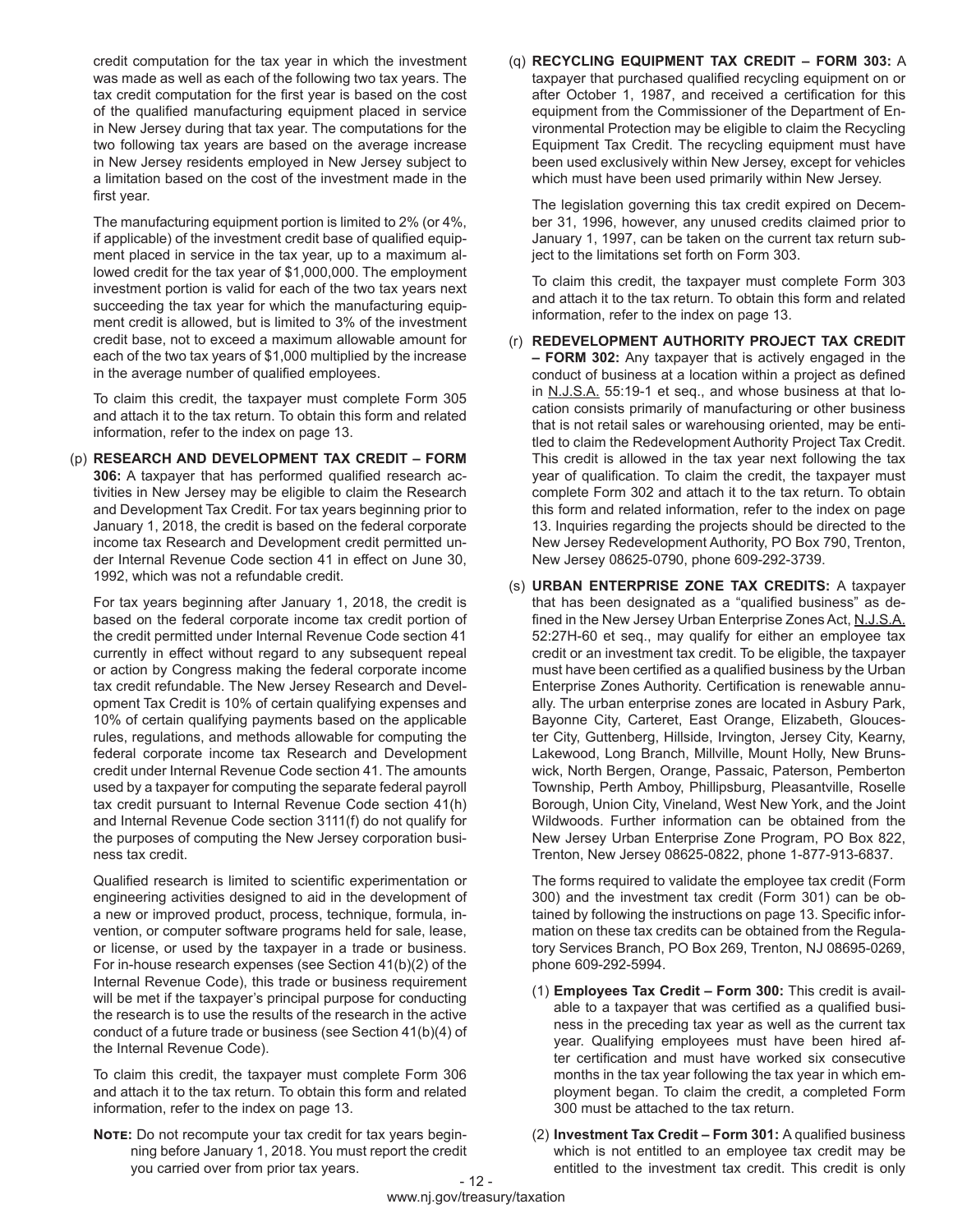available to an employer with less than 50 employees. The investment must be at least \$5,000 if there are 10 or fewer employees, and increases by \$500 for each additional employee. To qualify for the credit, the investment must be approved by the Urban Enterprise Zones Authority. A completed Form 301 must be attached to the tax return to validate the investment tax credit claim.

- (t) **Residential Economic Redevelopment and Growth Tax Credit – Form 323:** Taxpayers that have been approved by the New Jersey Economic Development Authority may be allowed a tax credit in lieu of an incentive grant. To claim this credit, the taxpayer must complete Form 323 and attach it to the return. To obtain this form and related information, refer to the index on page 13.
- (u) **BUSINESS EMPLOYMENT INCENTIVE PROGRAM TAX CREDIT – FORM 324:** In order to qualify for this tax credit, the taxpayer must have received a tax credit certificate issued by the New Jersey Economic Development Authority. If the taxpayer claims this credit on Form CBT-100, Form CBT-100S, or Form BFC-1, a completed Form 324 and EDA certificate must be attached to the return to validate the claim. The forms should be sent by mail to the New Jersey Division of Taxation, Office Audit at P.O. Box 269 Trenton, NJ 08646-0269. Failure to submit this documentation by mail will result in the delay and/or denial of the tax credit claimed.
- (v) **PUBLIC INFRASTRUCTURE TAX CREDIT FORM 325:** In order to qualify for this tax credit, the taxpayer must have received a tax credit certificate issued by the New Jersey Economic Development Authority. If the taxpayer claims this credit on Form CBT-100, Form CBT-100S, or Form BFC-1, a completed Form 325 and EDA certificate must be attached to the return to validate the claim. The forms should be sent by mail to the New Jersey Division of Taxation, Office Audit at P.O. Box 269 Trenton, NJ 08646-0269. Failure to submit this documentation by mail will result in the delay and/or denial of the tax credit claimed.
- (w) **OTHER TAX CREDITS:** Include on line 23 on Schedule A-3 any other valid tax credit(s) allowable in accordance with the New Jersey Corporation Business Tax Act for which a place has not been provided somewhere else on the schedule. Any tax credit(s) claimed on this line must be documented with a valid New Jersey Corporation Business Tax Credit Form, which is required to be submitted with the tax return.
- **44. INSTALLMENT PAYMENTS:** Taxpayers are required to make installment payments of estimated tax. The requirement for making these payments is based on the amount of the total tax liability shown on the most recent return.
	- (a) **If the 2018 Total Tax Liability is greater than \$500,** the taxpayer must make installment payments towards 2019. These payments are to be made electronically on Form BFC-150. Payments are due on or before the 15th day of the 4th, 6th, 9th and 12th months of the tax year. Details for making these payments can be found in the BFC-150 instructions.
	- 13 (b) **If the 2018 Total Tax Liability is \$500,** installment payments may be made as indicated in (a) above **OR** in lieu of making installment payments, the taxpayer may make a payment of 50% of the 2018 total tax liability. For taxpayers who qualify and want to take advantage of this option, enter on line 16, 50% of the amount on line 15. This will become part of the payment to be made with the 2018 return and

installment payments will not be required. This payment should be claimed as a credit when filing the 2019 return.

- **45. PAYMENTS AND CREDITS:** Credit for the total amount of the payments and credits listed below should be taken on page 1, line 19:
	- (a) Include installment tax payments made with Form BFC-150 as well as any payment made on line 19 of the 2018 tax return.
	- (b) Include the payment, if any, that was remitted with the tentative return, Form BFC-200-T.
	- (c) Include any overpayment from the preceding tax return which the taxpayer elected to have credited to the current year's tax. Do not include any amount of the overpayment which the taxpayer elected to have refunded.
	- (d) Include any payments remitted electronically through the Electronic Funds Transfer Program.
	- (e) **Line 19(a)** Include the total payments made by partnerships on behalf of the taxpayer that are reported in Column 7 on Schedule P-1. Submit copies of the K-1s reflecting payments made by each partnership entity.
	- (f) **Line 19(b)** Include the amount of credit(s) calculated on the applicable credit form(s) that is statutorily refundable.
	- **Note:** PC installment payments from the prior year may not be used to offset any current year tax liability and are **NOT** eligible for refund.
- **46. DELINQUENT FILING AND/OR TAX PAYMENT– COMPUTA-TION OF PENALTY AND INTEREST:**

**Late Filing Penalty –** 5% per month or fraction thereof on the amount of underpayment not to exceed 25% of that underpayment, except if no return has been filed within 30 days of the date on which the first notice of delinquency in filing the return was sent, the penalty shall accrue at 5% per month or fraction thereof of the total tax liability not to exceed 25% of such tax liability. Also, a penalty of \$100 for each month the return is delinquent may be imposed.

**Late Payment Penalty –** 5% of the balance of tax due paid after the due date for filing the return may be imposed.

**Interest –** The annual interest rate is 3% above the average predominant prime rate. Interest is imposed each month or fraction thereof on the unpaid balance of tax from the original due date to the date of payment. At the end of each calendar year, any tax, penalties, and interest remaining due will become part of the balance on which interest will be charged. The interest rates assessed by the Division of Taxation are published online at www.nj.gov/treasury/taxation/interest.shtml.

**Note:** The average predominant prime rate is the rate as determined by the Board of Governors of the Federal Reserve System, quoted by commercial banks to large businesses on December 1st of the calendar year immediately preceding the calendar year in which payment was due or as redetermined by the Director in accordance with N.J.S.A. 54:48-2.

**Civil Fraud –** If any part of an assessment is due to civil fraud, there shall be added to the tax an amount equal to 50% of the assessment in accordance with N.J.S.A. 54:49-9.1.

**UNDERPAYMENT OF ESTIMATED TAX:** Taxpayers must use either Form BFC-160-A or BFC-160-B to determine whether an underpayment exists in any of the installment payment periods and if the corporation is subject to an interest charge on such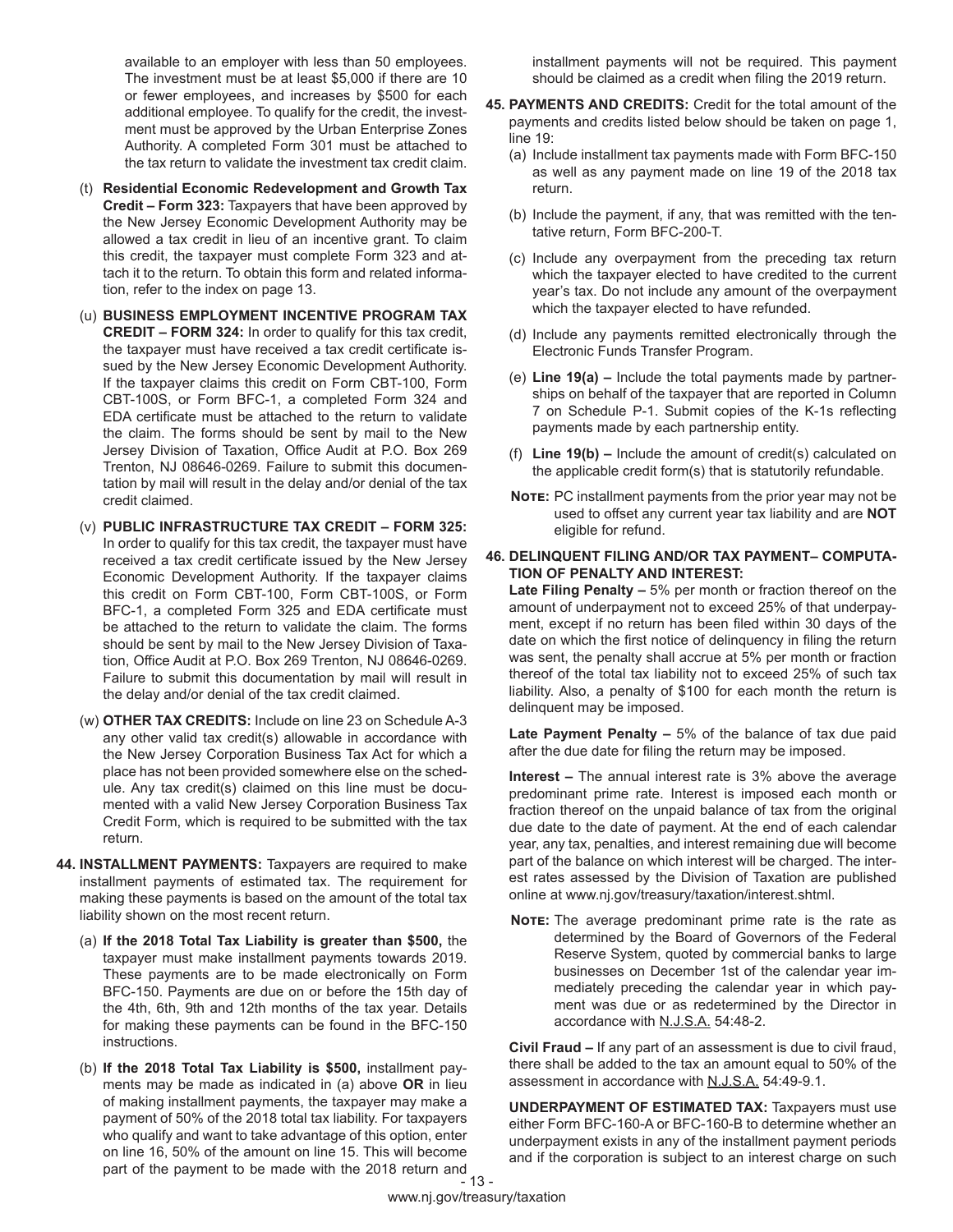underpayment, the amount of interest. If the taxpayer qualifies for any of the exceptions to the imposition of interest for any of the installment payments, Part II must be completed and should be filed with the taxpayer's return, Form BFC-1, as evidence of such exception. The BFC-160 must be attached to the return and any interest due included on line 21, page 1 of the Form BFC-1.

- **47. REFERRAL COST RECOVERY FEE:** In accordance with N.J.S.A. 54:49-12.3, a Referral Cost Recovery Fee of 10.7% of any tax, penalty and interest due will be added to your liability if the matter is assigned to an outside collection agency. For delinquent periods, if that period is assigned to an outside collection agency, a Referral Cost Recovery Fee will be assessed prior to the filing of a Certificate of Debt.
- **48. AMENDED RETURNS:** To amend BFC-1 returns, use Form BFC-1 for the appropriate tax year and write "AMENDED RETURN" clearly on the front page of the form. Mail to: State of New Jersey, Division of Taxation, Special Audit Group, PO Box 271, Trenton, NJ 08695-0271.